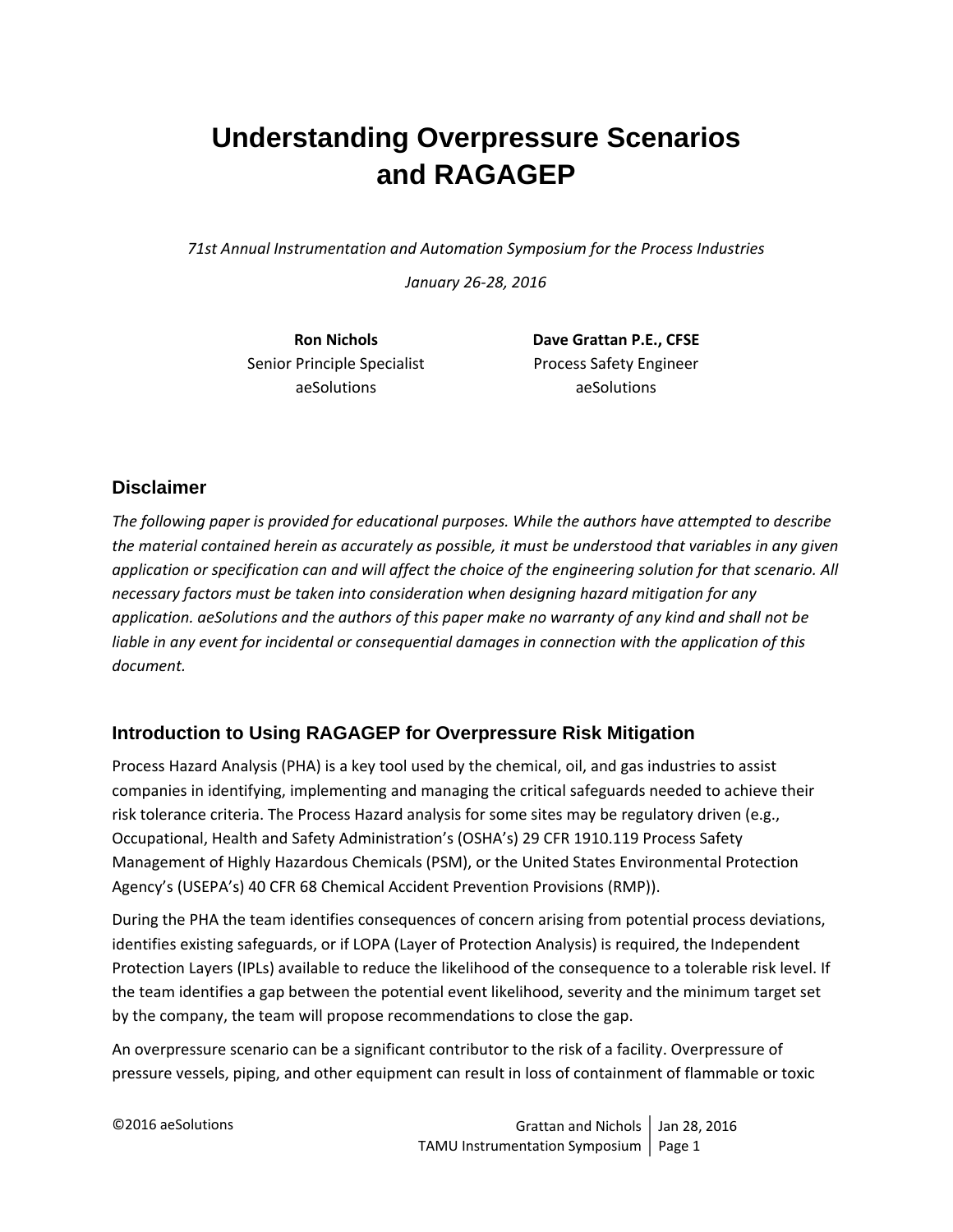materials. This paper will develop guidance including related RAGAGEP (Recognized and Generally Accepted Good Engineering Practice) to help engineers and designers participate in the safety lifecycle for managing the risk of overpressure.

# **Role of the Control Systems Engineer (CSE) in PHA/ LOPA**

CSE personnel are an important part of a PHA/ LOPA team. Specifically related to overpressure scenarios, the CSE will often be able to provide input to the following issues:

- develop overpressure scenarios related to failure of automatic controls
- assist team to understand dependence between automatic controls (for exclusion of double‐ jeopardy)
- understand the types of pressure relief hardware that is specified or installed (e.g. pilot operated vs. conventional relief)
- understand relief valve codes and practices
- assist the team with developing alternate gap closure solutions (e.g., "system design" (SIS), High Integrity Pressure Protective System (HIPPS), critical alarms, etc.)

If the process engineering representative to the PHA has not specifically worked in the discipline of pressure relief design, the CSE representative, if knowledgeable, can fill in most of this knowledge gap. The CSE may inherit recommendations or action items related to mitigating overpressure gaps, or may have responsibility for the maintenance and ongoing integrity related to overpressure mitigation. A solid understanding of the RAGAGEP related to managing the risk associated with overpressure scenarios is required in all of these cases.

## **Introduction to Codes and Recommended Practices related to Overpressure**

The following RAGAGEP are used to manage the risk associated with overpressure.

#### **ASME** *Boiler and Pressure Vessel Code***, Section VIII ‐ Pressure Vessels**

The ASME *Boiler and Pressure Vessel Code*, Section VIII ‐ Pressure Vessels (ASME Section VIII), is considered the authority for minimum safety and performance requirements of pressure relief devices. It is widely used in industry as a reference and base code. ASME Section VIII has been codified by many state and local regulatory authorities, meaning it is required by law [1].

# **API Standard 520,** *Sizing, Selection, and Installation of Pressure‐relieving Devices,* **Parts 1 (Sizing) and 2 (Installation)**

API Standard 520, *Sizing, Selection, and Installation of Pressure‐relieving Devices* (API 520), supplements the material and information in ASME Section VIII, and "provides more complete information on relieving devices, including the determination of relief requirements, disposal systems, piping and installation practices, than was previously available from published sources" [1].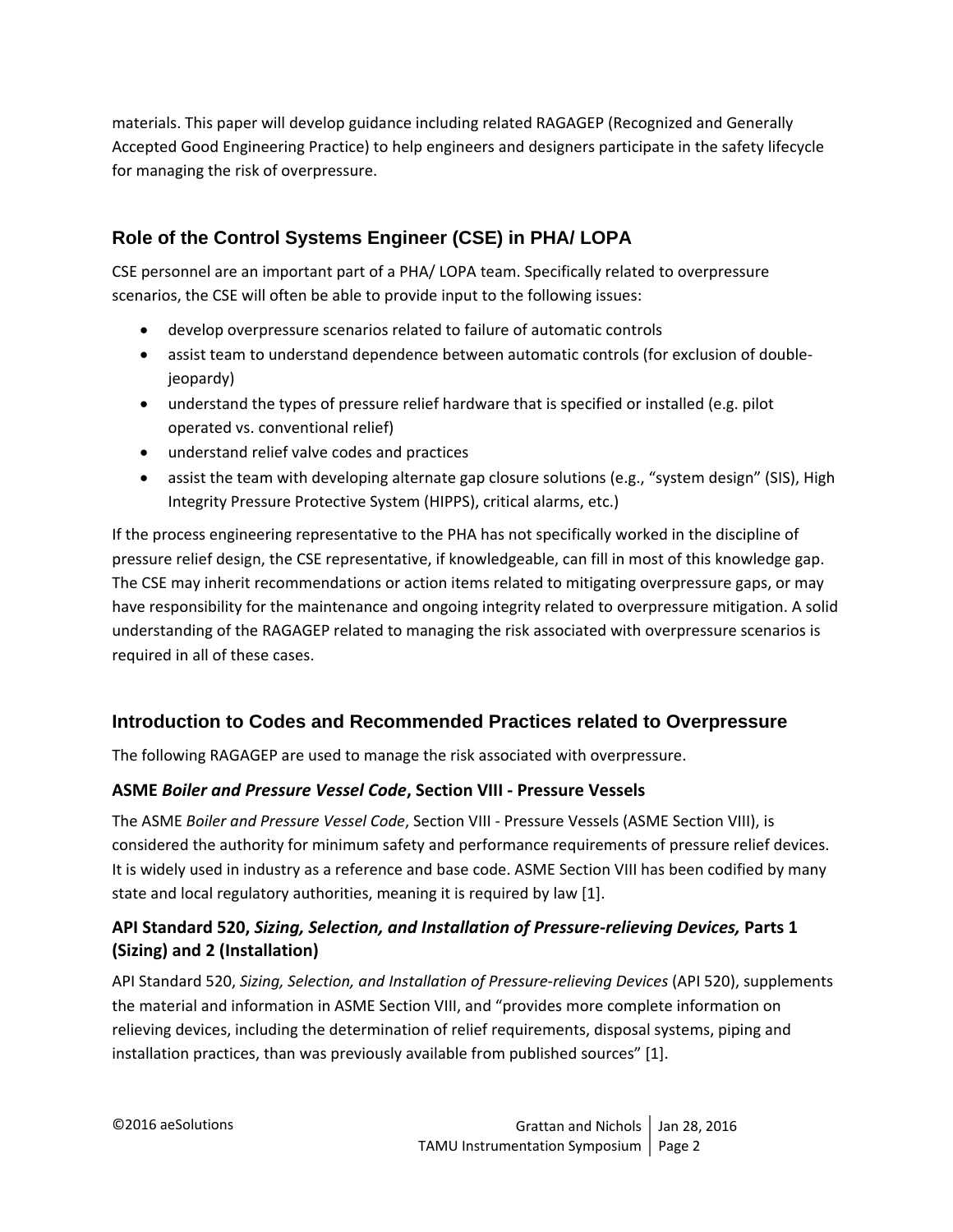## **API Standard 521,** *Pressure‐relieving and Depressuring Systems*

API Standard 521, Pressure‐relieving and Depressuring Systems (API 521), "Provides an additional source of knowledge and experience gained by the petroleum processing and related industries. It recommends economically sound and safe practices for pressure relief. This source considers the complex design and operation of modern processing plants and the vast amount of energy stored. It suggest analysis guides for determining capacity requirements and design concepts for discharge and disposal systems" [1].

## **NFPA 30,** *Flammable and Combustible Liquids Code*

NFPA 30, *Flammable and Combustible Liquids Code*, closely parallels the information in API Standard 2000, Venting Atmospheric and Low Pressure Storage Tanks [1]. OSHA's Standard, 29 CFR 1910.106, Flammable Liquids, is its codified cousin.

# **ANSI/ISA‐84.00.01‐2004 Parts 1 (IEC 61511 Mod),** *Functional Safety: Safety Instrumented Systems for the Process Industry Sector*

When ASME Section VIII UG-140 is used as the basis to protect a vessel from overpressure by "system design" (e.g., SIS) then the safety lifecycle in ANSI/ISA‐84.00.01‐2004 Parts 1 (IEC 61511 Mod), *Functional Safety: Safety Instrumented Systems for the Process Industry Sector* (S84) would be followed for the SIS design, installation, maintenance, and testing.

# **Using a Pressure Relief Device as a Safeguard or IPL in PHA/ LOPA**

One typical safeguard or IPL that is identified during a LOPA study is a pressure relief device. This type of IPL is identified by the team to manage the risk of an overpressure consequence to an acceptable level. A pressure relief device (i.e., a pressure‐relief valve or rupture disk) is used as a consequence mitigation system to protect against hazards of overpressure resulting in loss of containment due to rupture or leak and potential exposure to a toxic release, fire or explosion. The reliance on the pressure‐ relief valve (PRV) (a generic term) as a safeguard depends on its proper design for the potential overpressure event, installation, and maintenance.

One of the requirements in 29 CFR 1910.119 [2] is "the employer shall complete a compilation of written process safety information before conducting any process hazard analysis required by the standard." Two categories called out as process safety information (PSI) in the standard are: 1) relief device design basis and calculations shall be documented, and 2) be designed in accordance with RAGAGEP.

This paper does not recommend that the team perform a detailed review of the pressure relief design calculations during the PHA. An underlying assumption of a PHA is the engineering calculations are correct (unless the team has knowledge they are not). Also because the team time to review a process node during a PHA session must be managed efficiently, an audit of the PSI is not feasible. However, PHA recommendations are routinely captured to address PSI deficiencies identified; such as the need to update P&IDs, update of operating procedures, update of safe operating limits, or the review of a PRV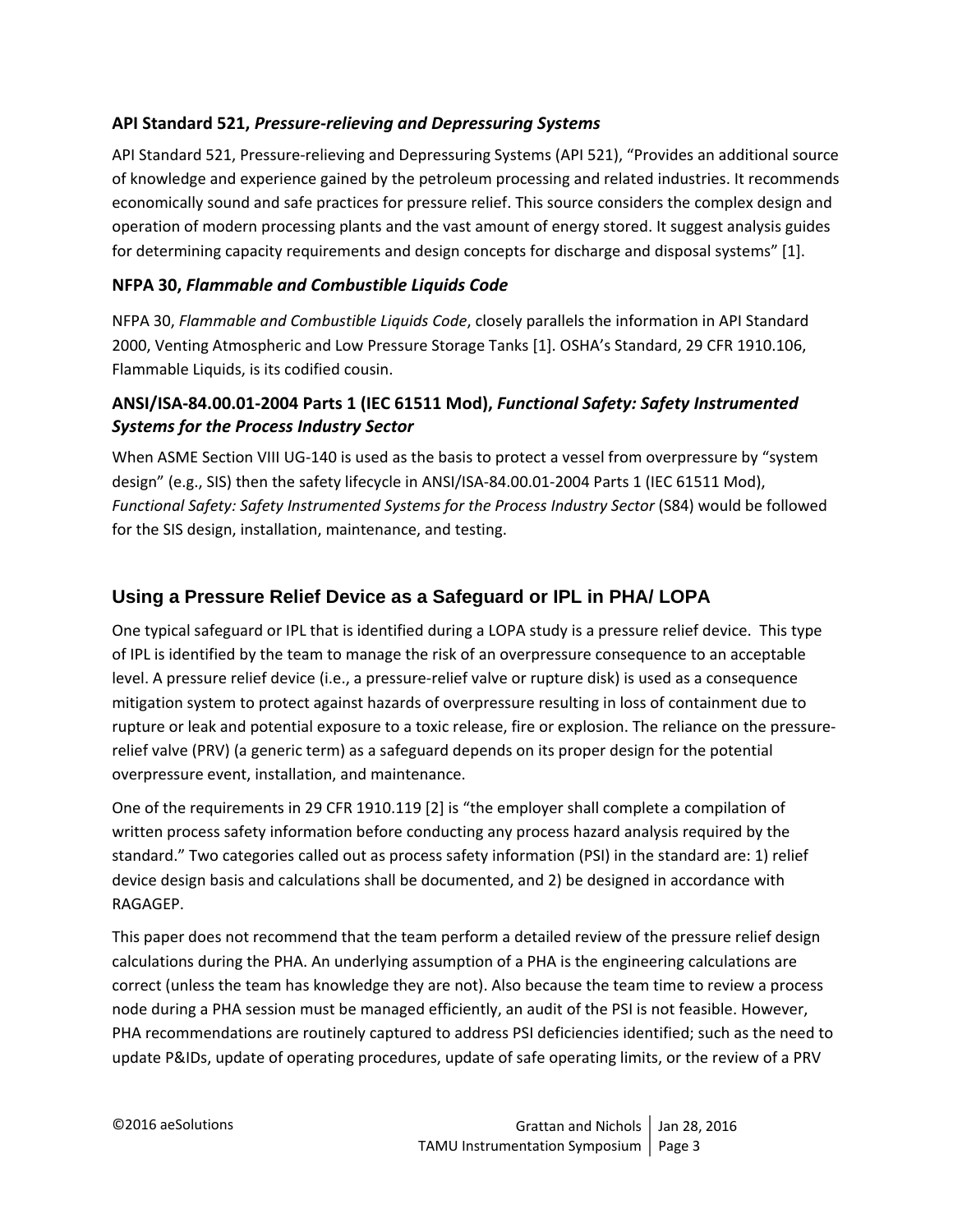design basis and the associated sizing calculation to confirm it provides overpressure protection for a PHA/ LOPA scenario to which it is credited (in adherence to RAGAGEP).

The following are recommended questions to raise with the PHA team when performing the study to assess the health of the pressure relief management system. The sources of information available to answer these questions are typically the P&IDs, team member knowledge and experience and observations made during the walk‐around tour of the process area. Note that these questions focus on pressure relief for pressure vessels and not for low‐pressure or atmospheric tanks, though similar questions may be developed for those. Although pressure relief devices are used to protect pressure vessels and piping, the provision of pressure relief on piping is also not covered in this paper as requirements for piping overpressure protection are generally more specific for the material being handled and would be driven by application of the correct RAGAGEP for that industry (e.g., Cl2 Institute guidance on thermal expansion pressure relief of liquid chlorine trapped in pipe).

# **PRV/ Overpressure RAGAGEP Deviation Questions for PHA**

The following potential deviations related to overpressure based on RAGAGEP will be addressed in detail in this section.

- 1. Is a pressure relief device required?
- 2. Is overpressure protection available through a connected vessel that has a pressure relief device?
- 3. Is the pressure relief device setpoint below the MAWP?
- 4. Is the vessel nozzle or inlet pipe to the PRV a smaller area than the inlet of the PRV?
- 5. Is the PRV mounted below the normal liquid level that is not adequate for non-compressible relief?
- 6. Are there any PSE/PRV combinations on the P&ID?
- 7. Is there a PRV installed on the shell or tube side of a heat exchanger?
- 8. Is the opening in the vessel designed to provide unobstructed flow between the vessel and the pressure relief device?
- 9. Does the PRV vent to a "safe" location?
- 10. Is the relief path kept free of accumulated liquid?
- 11. Is there a credible contingency for hydraulic overpressure?
- 12. Is double-jeopardy claimed for an overpressure scenario?

What the PHA team is looking for from these questions are potential deviations from RAGAGEP for pressure relief design (including basis), installation and maintenance. The question raised may be:

- Answered during the meeting if the appropriate PSI can be quickly accessed, as there is a limited time to search for information during the meeting session, (rapid access);
- Captured as a parking lot item to be researched and answered outside the meeting time but before the end of the meeting sessions (available from field or record review);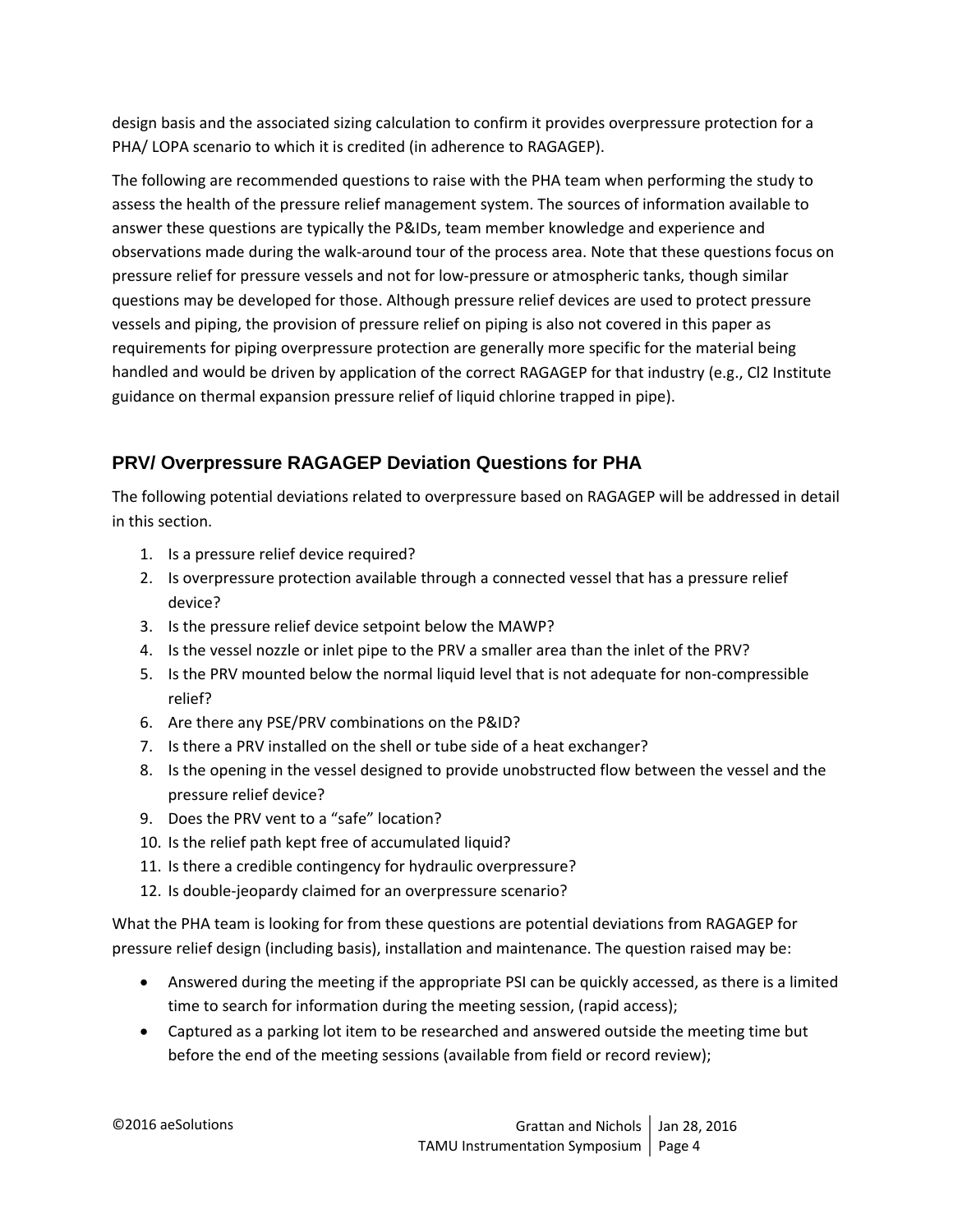Made into a recommendation to verify the design meets RAGAGEP and if not to initiate the development of the PSI or a design modification (e.g. prolonged record search, work order or study needed).

The following discussions of each question below include a reference to the applicable and supporting RAGAGEP(s). The information provided is intended to be useful to a facilitator in leading a hazard analysis. The codified requirements are also detailed in a table at the end of this paper.

# **1) Is a pressure relief device required?**

ASME Section VIII requires that pressure vessels be protected by a pressure relief device. In most cases it is easy to identify a pressure vessel by inspection of the P&ID. In some cases it is not.

The following criteria will exclude a vessel as being considered an ASME Section VIII pressure vessel:

- Vessel rated for less than 15 psig (100 kPa)
- Vessel diameter is less than 6" (152 mm)

*Source RAGAGEP*: ASME Section VIII U‐1 (h), U‐1 (j)

Look at each pressure vessel identified in the node and on the P&ID. Look for the PRV and where it vents to during the field tour.

Are there any pressure vessels not protected by a pressure relief device? If, so inquire per the next section below.

## **2) Is overpressure protection available through a connected vessel that has a pressure relief device?**

ASME Section VIII allows a vessel that is open to a connected vessel to be protected by that vessel's PRV. In this case, ensure the design basis contained in the relief valve folder includes the connected vessel in its scope.

Does the relief design basis include the connected vessel in its scope?

*Source RAGAGEP*: ASME Section VIII UG‐133 (c), Appendix M M‐5

## **2.1) What if there is no path to a pressure relief (no pressure relief device)?**

Verify if the vessel involved has been evaluated per ASME Section VIII UG‐140 to not need overpressure protection. This could be the case if the system pressure is self‐limiting (the source of pressure cannot exceed the MAWP of the pressure vessel) and there is no credible fire‐case (such as when a pressure vessel is elevated). If no documentation exists to support application of ASME Section VIII UG‐140, propose a recommendation to perform a study and initiate modification as needed to provide adequate overpressure protection.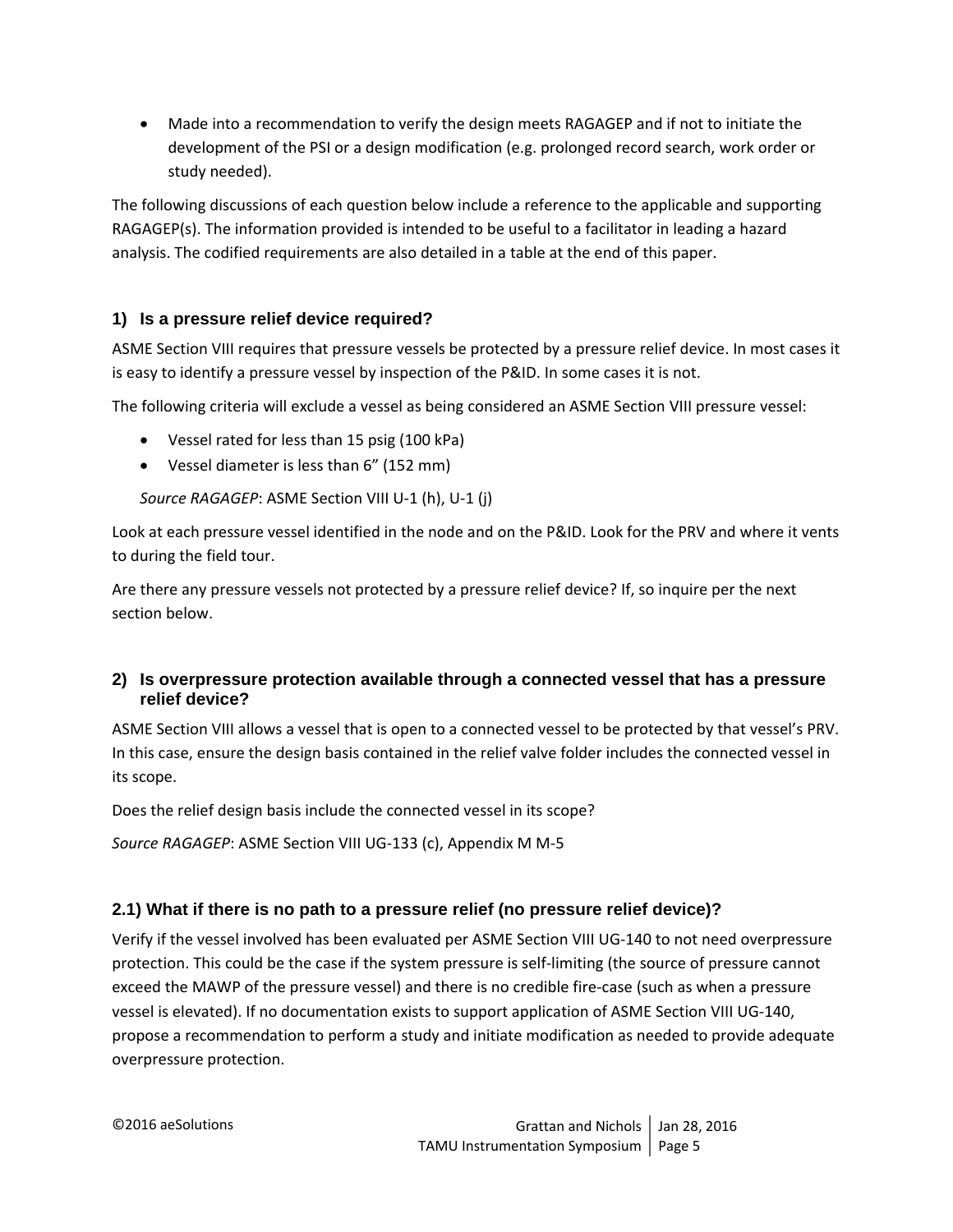A HIPPS may be used in lieu of a pressure relief device. This is also governed by ASME Section VIII UG‐ 140, which requires making the likelihood of an overpressure of a vessel protected by a HIPPS to be non‐ credible. Consequence criteria is not taken into consideration. Mitigating to non‐credible implies the use of a "SIL 3" HIPPS which is best available technology. SIS documentation should be reviewed to confirm the HIPPS is designed and maintained to this level of integrity.

UG‐140 applies to new projects or new pressure vessels.

When using a HIPPS in lieu of a PRV (or no PRV is required) inform the vessel manufacturer in writing (filling out manufacturer's data sheet for UG‐140) and the vessel should be stamped for UG‐140 etc.

## *Source RAGAGEP*:

- ASME Section VIII UG-140 (formerly Code Case 2211)
- Guidance note for UG‐140 is WRC bulletin 498. A "how‐to" apply guide for UG‐140.

## **2.2) What if the existing pressure relief device is not sized for a specific relief contingency?**

A PHA team may find that a vessel overpressure scenario being considered is not protected by an existing pressure relief device (but otherwise the vessel has a pressure relief device that is properly sized for other scenarios, e.g., a fire case). In these cases the PHA team could (if mechanical relief protection for the specific contingency were impractical) recommend the use of a HIPPS to mitigate the risk of overpressure for the specific contingency.

If a HIPPS is used to eliminate a relieving scenario (but the vessel otherwise has a PRV) you only need a risk basis documented (LOPA) for that scenario. It is not subject to ASME Section VIII UG‐140.

As long as there is a properly designed, installed, and maintained PRV on the vessel sized for some scenario, UG‐140 does not apply (this allows less than SIL 3 for a HIPPS). API 521 is the applicable RAGAGEP. This is an interpretation of code and should be verified independently by each end‐user.

API 521 supports the use of a risk analysis using LOPA and allows the "consequence" to be taken into consideration when mitigating with a HIPPS (ASME Section VIII does not). This is why the design basis for the HIPPS may be SIL 1 or 2.

## **2.3) Are there maintenance valves (or control valves) in the flow path between the vessel and the pressure relief device or its downstream vent point?**

Valves (manual or automatic) in the flow path with a pressure relief device should be reviewed carefully with the PHA team. They potentially can defeat the safeguard or IPL.

ASME Section I (for fired equipment, e.g., boilers) does not allow valves in the relief path.

ASME Section VIII (unfired pressure vessels) allows valves in the path of a relief device, however they must be managed open.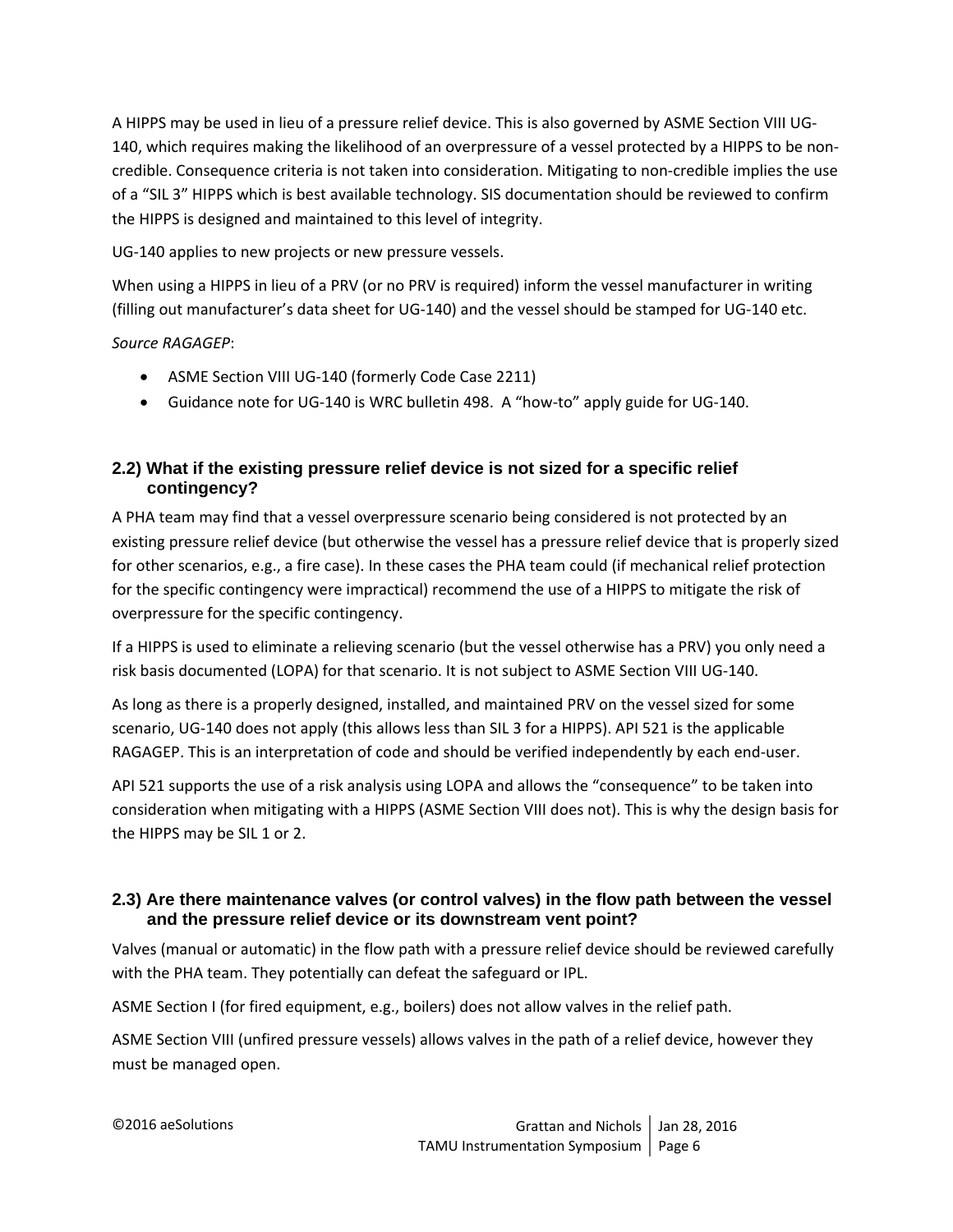Do valves in flow path through PRV on P&ID show car seal open (CSO) or chain locked open (CLO)? *Source RAGAGEP*: ASME Section VIII UG‐135 (d)(1), (d)(2) and Appendix M.

## **3) Is the pressure relief device setpoint below the MAWP?**

The P&ID should show the design rating for a vessel (i.e., pressure and temperature). Either the vessel design pressure or the MAWP (Maximum Allowable Working Pressure) may be shown. The design pressure is set by the process requirements. The MAWP is what the vessel is built to withstand by the manufacturer. The MAWP should be equal to or higher than the design pressure. The set pressure for at least one PRV on a vessel shall not exceed the MAWP of the vessel.

If the vessel design pressure is shown on the P&ID (but not the MAWP), investigate the MAWP because this may lower the overpressure ratio if the vessel was fabricated with a higher MAWP.

The P&ID may show multiple PRVs protecting a single vessel. The PHA team should understand why there are multiple PRVs. Are the PRVs protecting the same relief contingency, or are they protecting different contingencies. In any case, it is common to stagger the (multiple) relief valve set‐points to ensure proper performance of each relief device (e.g., to avoid chattering).

Compare set‐point of PRV with the MAWP of all the equipment it is protecting against the RAGAGEP criteria.

*Source RAGAGEP*: ASME Section VIII UG‐134 (a) "When a single pressure relief device is used, the set pressure shall not exceed the maximum allowable working pressure of the vessel. When the required capacity is provided in more than one pressure relief device, only one pressure relief device need be set at or below the maximum allowable working pressure, and the additional pressure relief devices may be set to open at the higher pressures but in no case at a pressure higher than 105% of the maximum allowable working pressure, except as provided in (b) below" [3].

# **4) Is the vessel nozzle or inlet pipe to the PRV a smaller area than the inlet of the PRV?**

The proper design of a PRV installation must consider and limit the pressure drop on the inlet line to a PRV and the back‐pressure developed on the discharge line of a PRV, both of which may reduce the capacity of the PRV and cause performance issues (e.g., chattering). Does the P&ID show a nozzle or pipe with a smaller diameter than the opening of the PRV on the P&ID or observed during a tour?

*Source RAGAGEP*: ASME Section VIII UG‐135 (b) (1)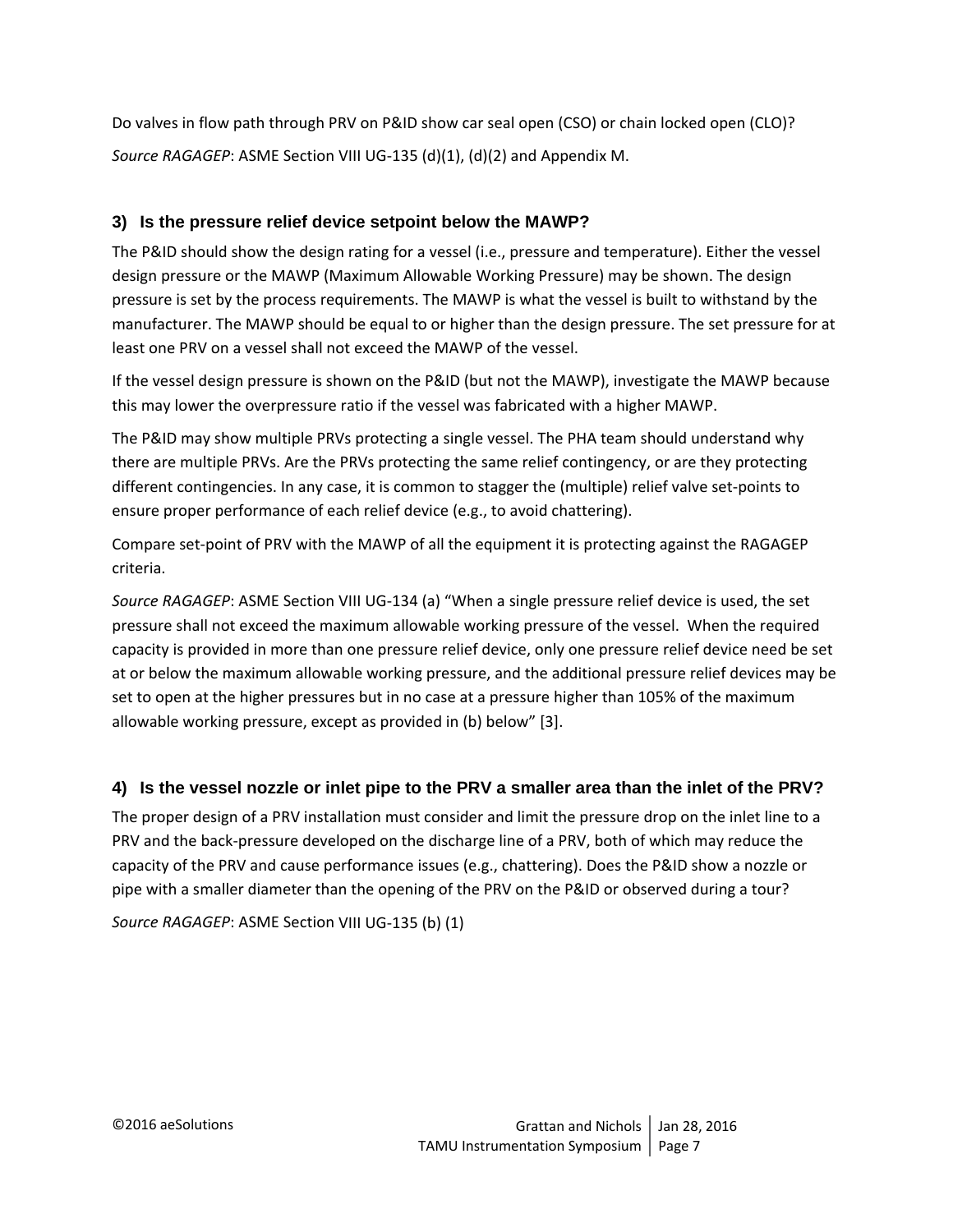## **5) Is the PRV mounted below the normal liquid level that is not adequate for noncompressible relief?**

The PHA team may be aware of issues related to a PRV installation, or it might become apparent during the tour of the unit. For example, in one facility, a group of PRVs were installed below the centerline of the flare header where the PRVs discharged to.

Verify with the PHA team if a PRV mounted below a normal liquid level is specified as per compressible fluid. Potential issues that should be identified by the team include; operating level changes, repurposed vessel, inadequate nozzle selection (design), or bad installation, etc.

*Source RAGAGEP*: ASME Section VIII UG135 (a)

# **6) Are there PSE/PSV combinations on the P&ID?**

If a PSE (rupture disk) is installed in series with a PRV, there must be a way to monitor pressure in the interstitial space. If the rupture disk were to leak, pressure could build up in the space between the PSE and PRV, putting back-pressure on the PSE, effectively raising the bursting pressure of the PSE. A telltale pressure indication should be installed to measure pressure in the interstitial space. In addition, an inherently safer design solution is to vent the interstitial space to the flare header (thus preventing build‐up of pressure) at the same time monitoring for blown rupture disk.

Is there a tell-tale to monitor the space between the rupture disk and PRV?

How is it monitored: checklist, SOP, DCS alarm?

At a minimum the tell‐tale should be monitored by periodic operator rounds to inspect the read‐out (although the tell‐tale may not be a gauge, e.g. a try cock). During the PHA there may be an opportunity to record and review the procedure that documents the monitoring requirements of these indications, e.g. how are device inspections documented, frequency of monitoring, and requirement for corrective action.

*Source RAGAGEP*: ASME Section VIII UG‐127 (b) (4): "The space between a rupture disk device and a pressure relief valve shall be provided with a pressure gage, a try cock, free vent, or suitable telltale indicator. This arrangement permits detection of disk rupture or leakage53."

## **7) Is there a PRV installed on the shell or tube side of a heat exchanger?**

In older plants it is common to find one or more heat exchangers not protected for the tube rupture contingency. Tube rupture may overpressure the shell side of the exchanger, or pressure may develop on the exchanger heads (from the shell side) and overpressure that way. In any case, always verify from the P&ID design spec information for the heat exchanger the ratio of design pressure of high side to low side. If the ratio exceeds 1.3 (10/13ths rule), then look for pressure protection (a PRD) on the low side. For example, if the pressure rating of the tube side is 375 psig, and the pressure rating of the shell side is 100 psig, the ratio is 3.75. For this example, verify a PRD device is protecting the shell side. If the shell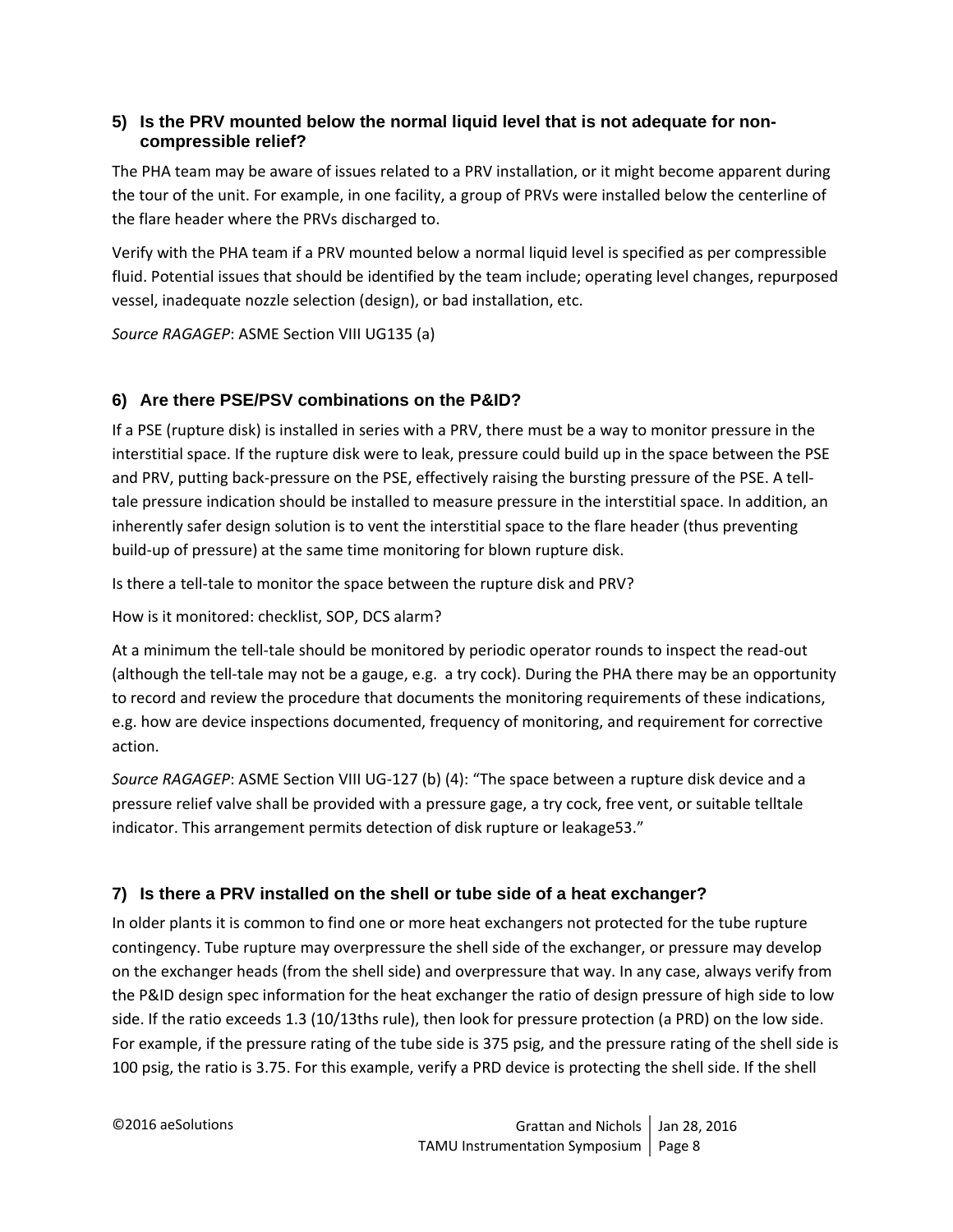side is rated for 375 psig, and the tube side is rated for 100 psig, then look for a PRD protecting the tube side (the exchanger heads).

Is there a pressure relief device protecting the shell or tube side? If pressure relief is provided by connected equipment, is it documented and is the path to that relief managed open?

*Source RAGAGEP*: ASME Section VIII UG‐133 (d)

#### **8) Is the opening in the vessel designed to provide unobstructed flow between the vessel and the pressure relief device?**

This is the "open communication rule." The path between a vessel and the PRD protecting it shall be open. By open it is meant that no manual valves or control valves, or other process equipment (e.g., exchangers, filters, etc) that could block flow, reduce flow or create backpressure to an unacceptable degree between the vessel and its PRD. This is especially important to look for when a vessel is being protected by a relief valve not fitted directly to the vessel but instead is located on another vessel or pipe. For the case of manual valves, if they are locked open (CLO) this is considered acceptable to maintain open communication. Be aware, that if closure of the valve (control or manual) or pluggage of the filter is the cause of high pressure, but at the same time isolates the vessel from high pressure, then this is not an overpressure concern for that vessel.

Open communication in the path of the PRV discharge to its destination (e.g., atmosphere, flare header, etc.) must be unobstructed as well.

*Source RAGAGEP*: ASME Section VIII UG‐135

## **9) Does the PRV vent to safe location?**

A challenge placed on a PRD to prevent overpressure will create a second scenario for consideration. Where does the relieved fluid vent to? If a PRV discharges to flare, at a minimum there could be a potential environmental impact cause by non‐permitted flaring.

Other items to consider are:

- Will discharge rain down liquid to an occupied area?
- Is there history of inadequate liquid knock- out (disengagement) prior to venting?
- Is liquid overfill credible but not part of the relief design or discharge design?
- Can the PRD discharge create human risk of exposure to flammable vapor or toxic vapor in occupied areas?
- What is the elevation of the PRD vent discharge relative to elevated working surfaces?
- What is the direction of the PRD discharge (vertical or horizontal)?
- Is the discharge aimed at an occupied area, working areas, steps, etc?

*Source RAGAGEP*: API 521 6.3 and ASME Section VIII UG‐135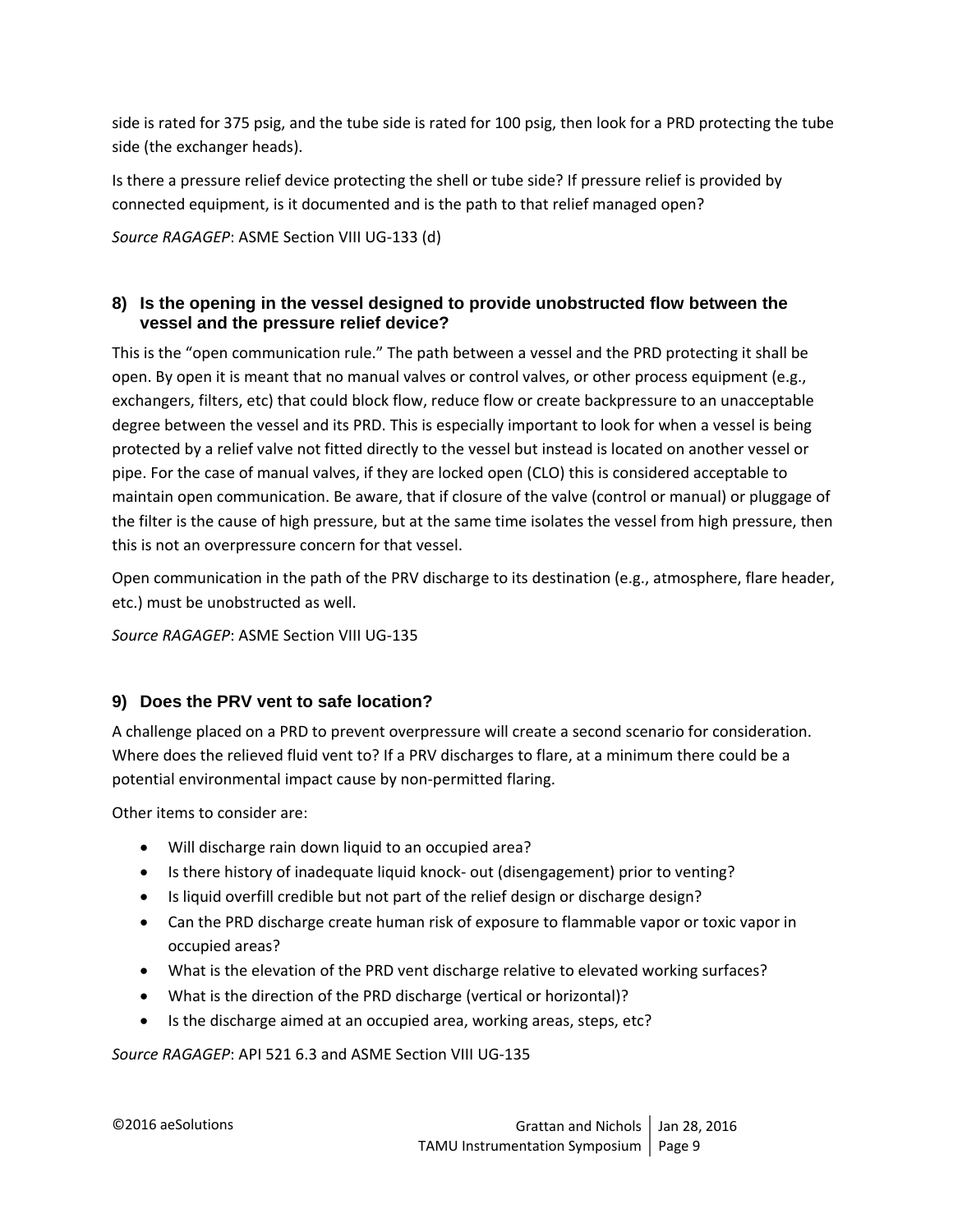## **9.1 Are any toxic or flammable reliefs discharging inside a building?**

*Source RAGAGEP:* NFPA 30 2.3.4.6.1, 29 CFR1910.106

#### **10) Is the relief path kept free of accumulated liquid?**

Are there traps in the path of a PRV discharge to the KO drum/flare header? In one facility the PRV discharge header was run underground and then back up to flare. Accumulated liquid on the discharge of a PRV will increase backpressure and reduce relieving capacity.

*Source RAGAGEP*: ASME Section VIII UG‐135 (f)

#### **11) Is there a credible contingency for hydraulic overpressure?**

In addition to a high level deviation in a vessel, the PHA team should review the potential for overpressure caused by high level – hydraulic overpressure. This is especially important as many PRV studies will deem the liquid overfill case as not‐credible based on favorable Operator response allowed in API 521. The PHA team should independently verify this is so.

High pressure develops when the liquid rate cannot flow out of a vessel faster than it is put in. This could result in an overpressure up to the source deadhead pressure (i.e. pump, compressor, upstream line pressure, nitrogen header, etc.)

*Source RAGAGEP*: API 521 4.2.5 and 4.4.7

#### **12) Is double-jeopardy claimed for an overpressure scenario?**

Double‐jeopardy is used in pressure relief valve design to exclude multiple independent failures as a basis for design. Do not let a PHA team easily claim "double‐jeopardy." The folder for a specific PRV may indicate a scenario is "double‐jeopardy." The PHA team does not have to agree with that assessment. For high severity consequences that result from double‐jeopardy, LOPA allows an easy and conservative means to evaluate the scenario.

Failures may be related to equipment, human error, or external events. Follow these guidelines [4]:

- Any single failure is credible.
- Two or more simultaneous failures are credible if related by common cause.
- Two events in sequence are credible (one latent failure followed by another failure).
- Three or more events in sequence may be credible (if latent failures are not detected).

*Source RAGAGEP*: API 521 4.2.3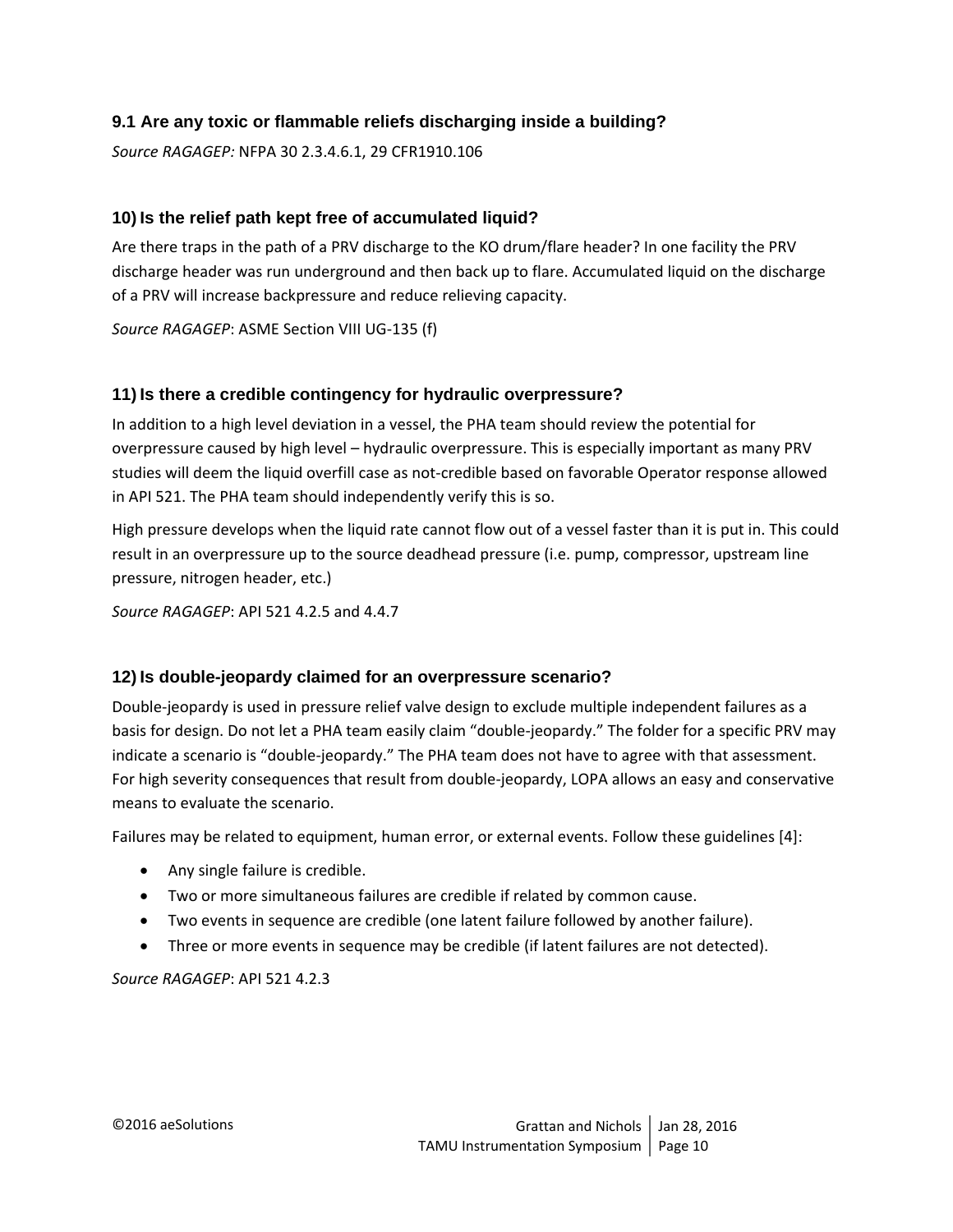# **Taking Overpressure Scenarios to a Layer of Protection Analysis**

In accordance with a company's risk analysis procedures, if the consequence severity is high enough, overpressure scenarios identified in a PHA may be further assessed in a Layer of Protection Analysis (LOPA). LOPA, in conjunction with the PHA, has become a routine tool used by the chemical, oil, and gas industries to assist companies in identifying, implementing and managing the critical safeguards needed to achieve their risk tolerance targets. LOPA is used to identify the number of Independent Protection Layers (IPLs) and their integrity needed to reduce the likelihood to an acceptably low frequency that an initiating cause will progress to an undesired consequence. LOPA quantifies if there is a gap between the existing Mitigated Event Likelihood (MEL) and the Target Mitigated Event Likelihood (TMEL) established and is reflective of a company's risk tolerance requirements. If the LOPA finds a gap where the undesired consequence is more frequent than the company's risk targets (TMELs), the team will propose additional IPLs to close the risk gap or suggest design changes to reduce the credible consequence severity.

## **Pressure Relief Devices used as an IPL**

IPLs can be categorized as preventive or consequence mitigation systems. A pressure relief device acts as a consequence mitigation IPL as it does not prevent the overpressure, but it minimizes the consequence by controlling and directing the loss of containment to a "safe" location (as covered earlier). If the pressure relief device is to be treated as an IPL, it must meet the following criteria for acceptance as an IPL per CCPS RAGAGEP.

**Specificity**: The IPL by itself can prevent the cause from progressing to the undesired consequence. Verify the relief design basis (found in the PRV folder) includes the deviation that results in this overpressure case.

**Independence**: This IPL is independent from the initiating cause and other IPLs in that LOPA scenario. Verify that common failures do not defeat the PRV protection (e.g., undesirable reaction putting demand on PRV at same time creates a material that plugs the PRV).

**Dependability**: The IPL can be relied on to function with an expected probability to successfully prevent the undesired consequence when placed in demand. Refer to company specific IPL credit tables for specific guidance.

**Auditability**: The IPL can be and is routinely tested through the process lifecycle to maintain its' dependability. This is typically supported by testing and inspection in conformance with API RP 576, Inspection of Pressure‐relieving Devices. A good question to ask the PHA team is "How often are PRVs removed from service for testing?"

**Access Security**: Changes to the PSV design (including inlet and discharge piping) are managed under Management of Change (MOC).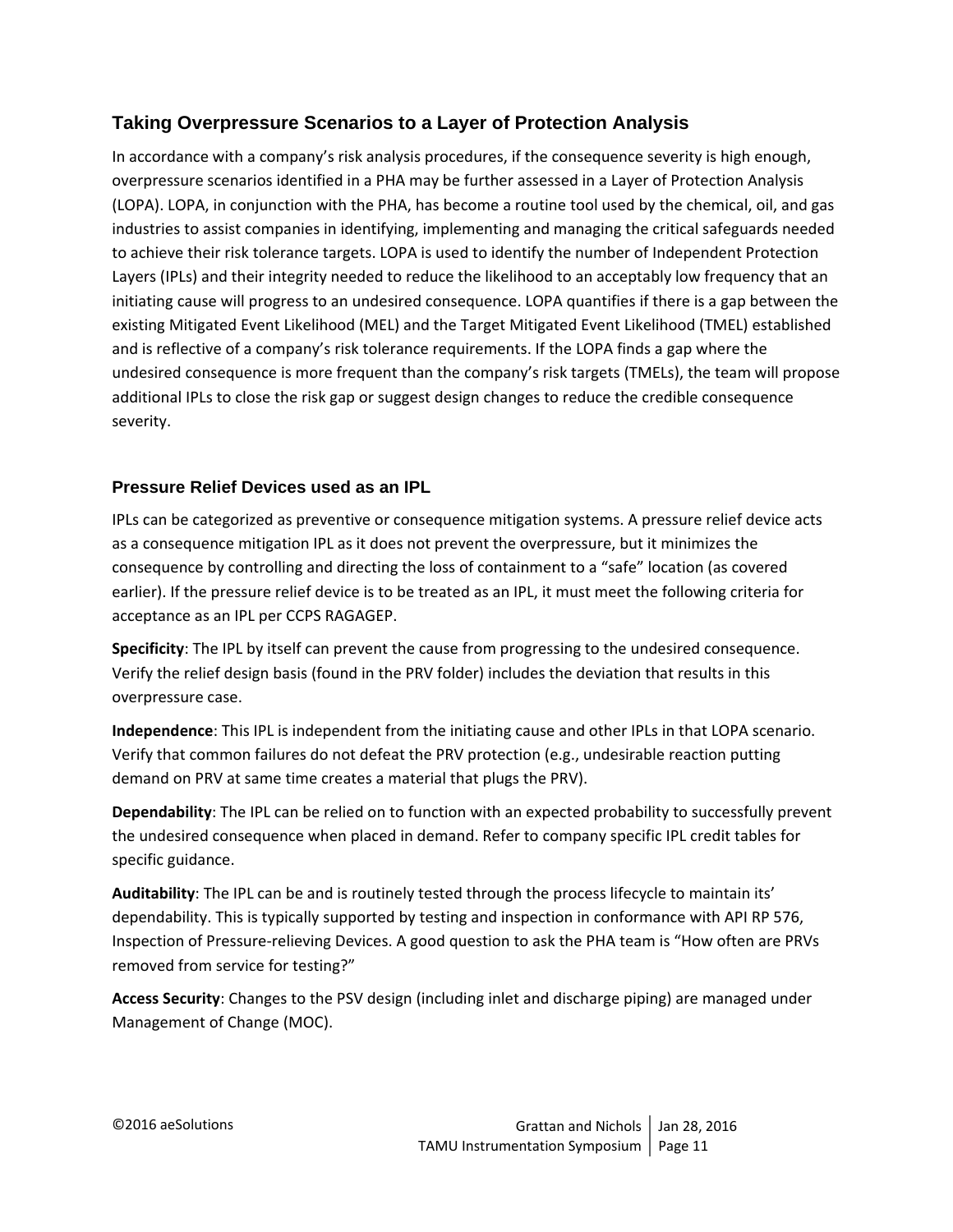#### **Risk Reduction Credits for Overpressure Scenario**

The following ranges of risk reduction credit (1 credit = 1 IPL credited with a Risk Reduction Factor (RRF) of 10) are typically used during a LOPA, and are reported in the literature as noted.

**Open Pipe**: Typically considered an inherently safe solution as long as the vent capacity of the pipe is sufficient for the scenario and pluggage is not credible. Often inventoried as a pressure relief stream in process safety information.

**Single PRV**: Typically 2‐3 credits, depending on the data cited [6]. Choose the low end if using managed block valve fitted beneath the PRV.

**Multiple PRVs (each sized for full load)**: One additional credit beyond a single PRV [6].

**Multiple PRVs (each not sized for full load)**: Same as a single PRV credit.

**Plugging (or other fouling) Service**: Reduction of one credit unless designed out (by installation, PRV type, etc.). If designed out, the installation should be monitored (flushes, freeze protection, tell‐tale, etc.).

**Rupture Disk Installed Beneath PRV**: A rupture disk (or "bursting disc") may be installed beneath a PRV to protect the PRV from the service conditions. Performance data for a stand-alone rupture disk is sparse. This is likely because legacy interpretations of the regulatory codes (ASME, etc.) discouraged their use, and therefore the installed base to gather data was lean. One industry source [5] indicates that a bursting "diaphragm" is worthy of 2 credits. In any case, more recent guidance from CCPS [6] gives 2 credits for a rupture disk in tandem with a PRV.

**Pilot operated PRV**: "The pilot‐operated relief valve is particularly useful for operation close to the set pressure. Positive opening and closing actions avoid the simmering and chattering characteristics of conventional and balanced valves. Product losses are reduced, and maintenance costs to repair damaged seats are considerably lower" [1]. The disadvantage of a pilot relief valve is "more parts that can give trouble" [1]. Specific mention is made of the pilot lines which may plug or become crimped thus making the pilot relief valve inoperative. PERD data [7] show a pilot‐operated relief valve to be less reliable than a conventional spring‐loaded relief valve, by an order‐of‐magnitude higher PFD (probability to fail on demand). It may be useful to raise these issues with the PHA team if relevant to the context of the study. Use of 2 credits for a pilot relief valve is likely acceptable because the failure data reported in PERD, even though higher than a conventional relief valve, is still good enough for 2 credits.

**Restoration of a Block Valve Fitted Under a PRV**: Restoration is defined as "to return equipment to its normal status for production mode after the completion of maintenance, testing, calibration, etc." [8]. A PRV may be removed from on-line service for bench testing and maintenance. It is necessary then to restore the PRV to service which would include re‐opening the block valves that isolate the PRV from the process and flare header (if provided). There are several 'tools' that can increase the likelihood of successful restoration activities, such as use of restoration procedures, a robust tagging system (e.g. CLO/CSO program), and a culture that promotes use of administrative controls. Even when these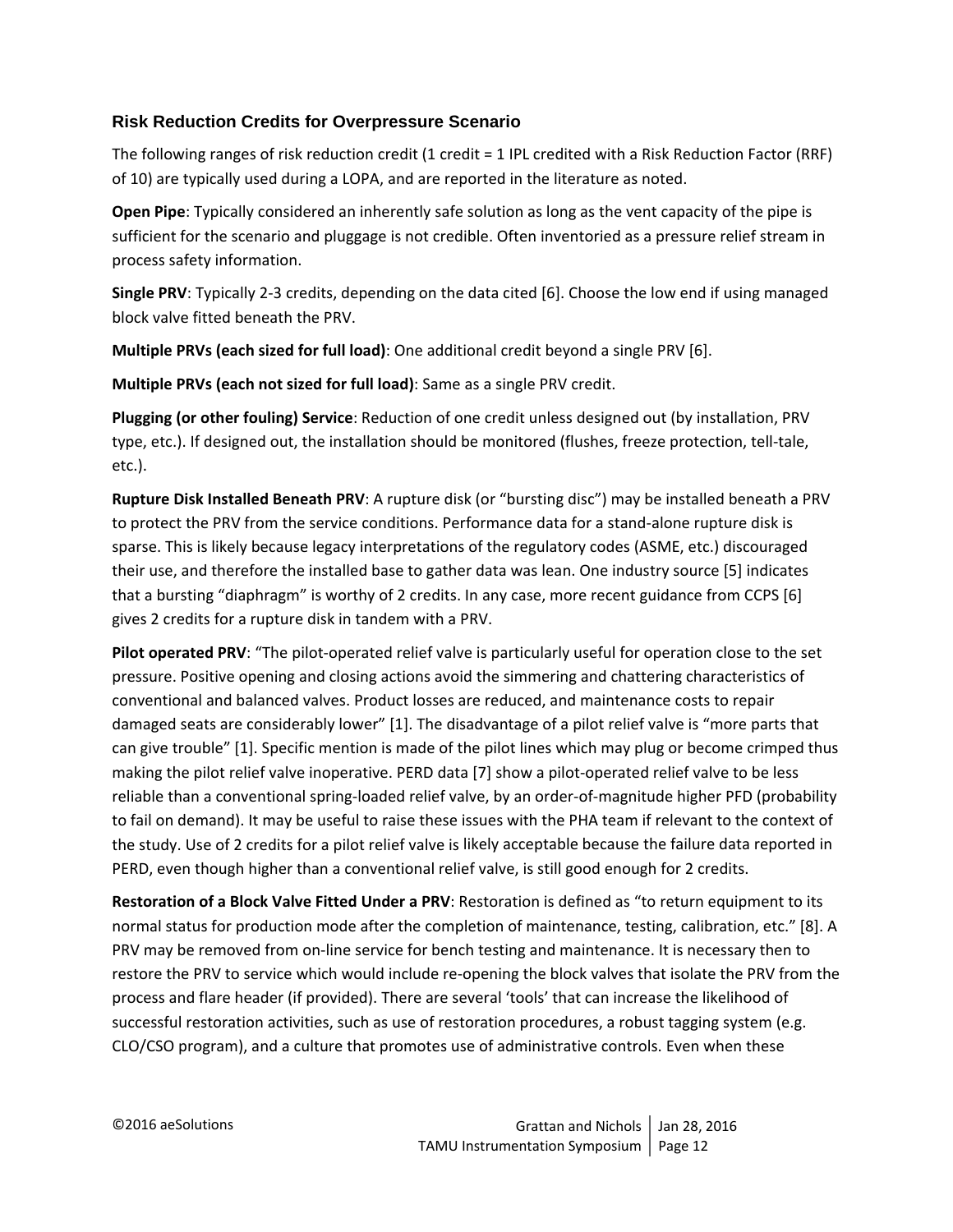systems are in place, performance of a PRV (or other IPL) to protect may be limited by human factors. It may be useful to raise these issues with the PHA team if relevant to the context of the study.

**Using an SIS in lieu of a PRV**: To what level of reliability should the SIS be designed? T.A. Kletz suggests, "Because of the uncertainties in the figures and differences in the mode of failure (a relief valve that fails to operate at set-pressure may open at a higher pressure, but this is not true of a trip), I suggest that a trip system used instead of a relief valve should have a reliability 10 times greater" [13]. If a standard credit for a single PRV of 2 is assumed, a trip used instead should be worthy of 3 credits (SIL 3). This is only a suggestion. Some end‐users may choose to apply the risk based approach mentioned earlier.

# **Overpressure IPL solutions other than PRV (and any concerns)**

A situation that may occur in a PHA/ LOPA is when the gap of a high-hazard overpressure scenario cannot be closed by a properly designed and installed PRV. In this case alternate solutions to close the gap are necessary. As long as independence is met, some options include:

- Quantitative Risk Analysis ("sharpen the pencil" to verify risk)
- Lining up Spare PRV for extra IPL credit (multiple 100% PRVs)
- High pressure alarm (or high level alarm for contingency of hydraulic overpressure)
- Interlocks to initiate shutdown of equipment or process

QRA could include consequence modelling be performed outside the PHA as a recommendation or parking lot item. Dispersion modeling software could be used to model the effects of fire, explosion, or toxic effects. Probit models could be used to further refine probability of impact to personnel. QRA could also include likelihood determination using fault tree analysis or human reliability analysis for estimating more precise (less conservative) initiating cause frequencies.

If a small gap exists for an overpressure scenario the PHA/ LOPA team may be tempted to recommend lining up a spare PRV to service to gain an extra credit (multiple 100% PRVs). The drawbacks associated with this are documented in [9] and should be looked at carefully.

High pressure alarms typically do not give enough operator response time. Process safety time to overpressure shall be estimated by calculation. High level alarm response time is more likely to be sufficient and should be verified by calculation.

Sometimes the only solution to close a high pressure gap is to initiate a trip of equipment or the process to remove the source of overpressure. This is typically not desired, and the trip system should be designed with reliability in mind.

# **Conclusion**

This paper has presented guidance on the use of RAGAGEP for overpressure scenarios and their associated protective devices in the context of PHA and LOPA. Deviation questions related to overpressure and the governing RAGAGEP were reviewed. Protective devices used as IPLs in LOPA were

©2016 aeSolutions Grattan and Nichols Jan 28, 2016 TAMU Instrumentation Symposium Page 13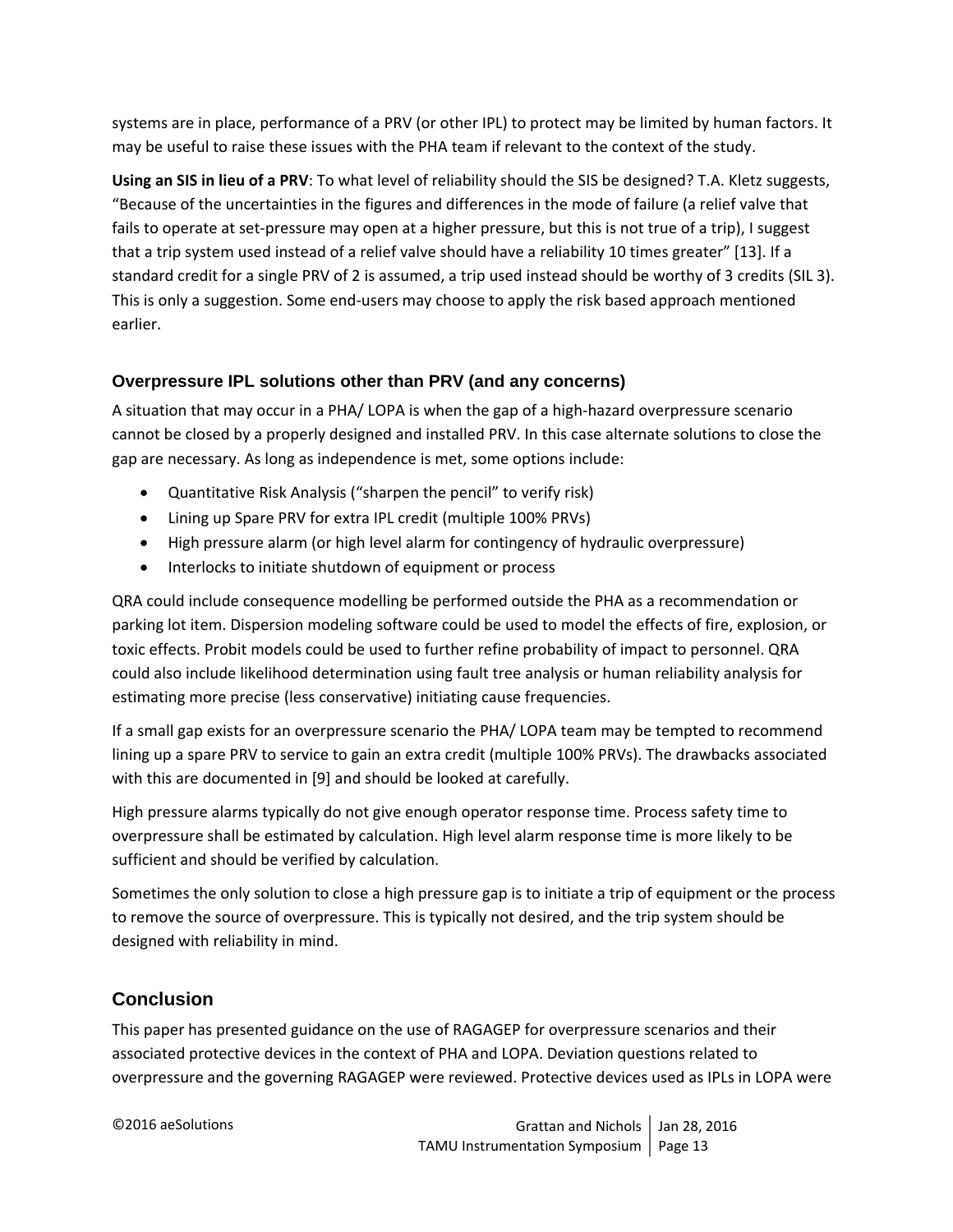reviewed for requirements and typical credits. Gap closure solutions were presented. CSE personnel should become familiar with this RAGAGEP and associated protective devices to be able to support overpressure risk mitigation in the safety lifecycle.

## **References**

- 1. *Applied Instrumentation in the Process Industries Vol II* "Practical Guidelines" 2nd Edition, Gulf Publishing Co., Andrew, W.G., and Williams, H.B. (1980).
- 2. 29 CFR 1910.119 Process Safety Management of Highly Hazardous Chemicals.
- 3. ASME Boiler and Pressure Vessel Codes, Section VIII, Pressure Vessels.
- 4. *Perry's Chemical Engineers' Handbook*, Eighth Edition. McGraw‐Hill, 2008.
- 5. NPRD‐95 (Non‐electronic Parts Reliability Data) RiAC, 1995.
- 6. CCPS. *Guidelines for Initiating Events and Independent Protection Layers in Layer of Protection Analysis*. Center for Chemical Process Safety, American Institute of Chemical Engineers, New York, NY, 2015.
- 7. CCPS. *Guidelines for Process Equipment Reliability Data with Data Tables*. Center for Chemical Process Safety, American Institute of Chemical Engineers, New York, NY, 1989.
- 8. NUREG/CR‐ 1278. *Handbook of Human Reliability Analysis with Emphasis on Nuclear Power Plant Applications Final Report*, Swain and Guttmann, August 1983.
- 9. *Using Relief Valves in Parallel*, Mary Kay O'Connor Process Safety Center, International Symposium, Beyond Regulatory Compliance, Making Safety Second Nature, October 26‐28, 2010, James R. Lawrence Sr.
- 10. API STD 521. Pressure-Relieving and Depressuring Systems. American Petroleum Institute.
- 11. 29 CFR 1910.106. Flammable Liquids.
- 12. NFPA 30. Flammable and Combustible Liquids Code.
- 13. *Dispelling Chemical Engineering Myths 3rd Ed*., Taylor and Francis Publishing, Trevor A. Kletz, 1996.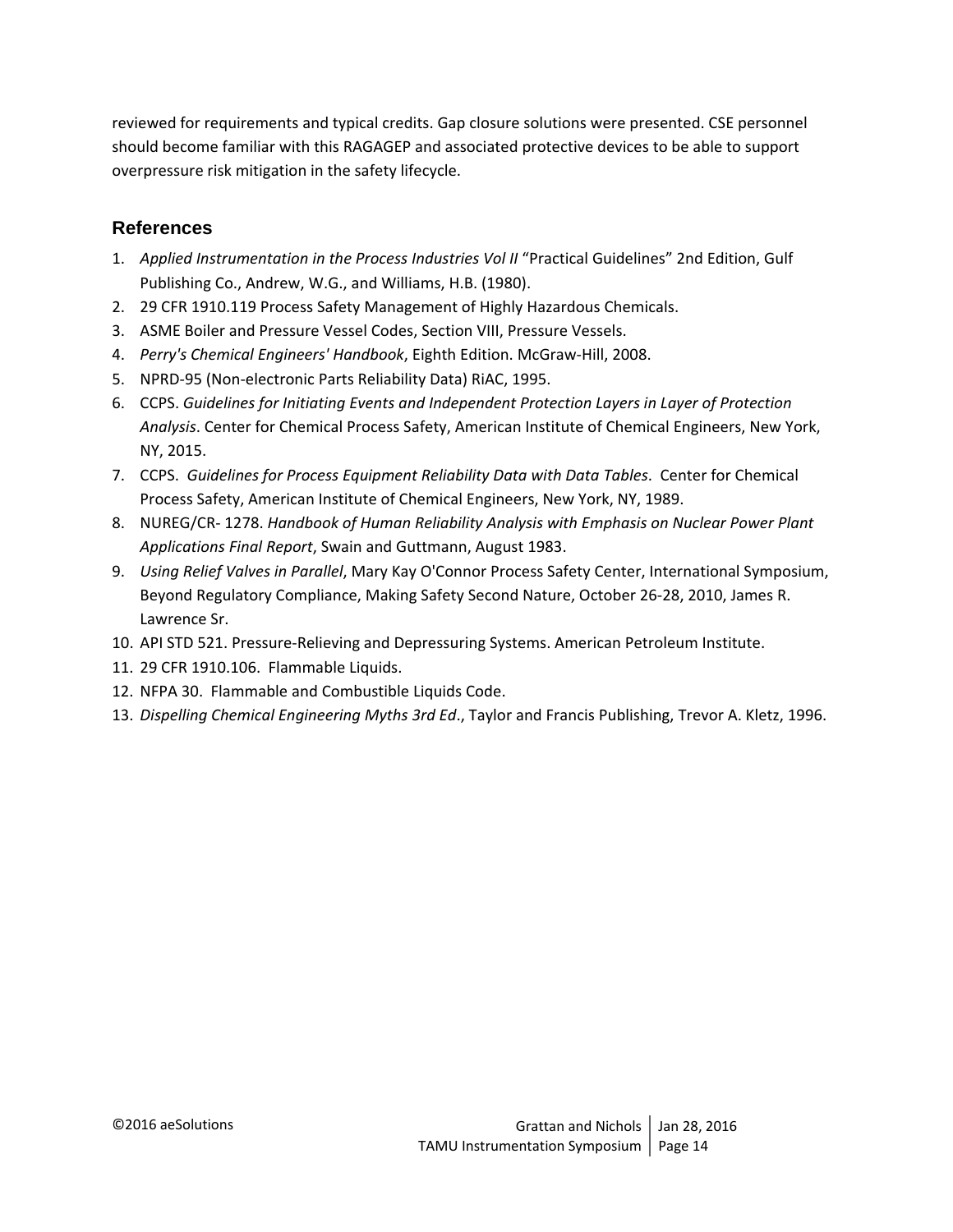#### **Table 1 of RAGAGEP Excerpts**

| RAGAGEP [3] [10] [11] [12]                      | <b>Extract</b>                                                                                                                                                                                                                                                                                                                                                                                                                                                                                                                                                                                                                                                                                                                                                                                                                                                                                                                                                                                                                                                                      |
|-------------------------------------------------|-------------------------------------------------------------------------------------------------------------------------------------------------------------------------------------------------------------------------------------------------------------------------------------------------------------------------------------------------------------------------------------------------------------------------------------------------------------------------------------------------------------------------------------------------------------------------------------------------------------------------------------------------------------------------------------------------------------------------------------------------------------------------------------------------------------------------------------------------------------------------------------------------------------------------------------------------------------------------------------------------------------------------------------------------------------------------------------|
| ASME Section VIII U-1 (h)                       | Excluded from ASME VIII if (h)  (1) vessels having an internal or external pressure not exceeding 15 psi (100<br>kPa) (i) vessels having an inside diameter, width, height, or cross section diagonal not exceeding 6 in. (152<br>mm), with no limitation on length of vessel or pressure;                                                                                                                                                                                                                                                                                                                                                                                                                                                                                                                                                                                                                                                                                                                                                                                          |
| ASME Section VIII U-1 (j)                       | Exempted from Inspection if $U-1(j)$ Pressure  that <b>do not exceed</b> the following volume and pressure limits<br>may be exempted from inspection by Inspectors, $(j)(1)$ 5 cu ft $(0.14 \text{ m}^3)$ in volume and 250 psi $(1.7 \text{ MPa})$<br>design pressure; or U-1(j)(2) 3 cu ft (0.08 m3) in volume and 350 psi (2.4 MPa) design pressure; U-1(j)(3) 1½<br>cu ft (0.04 m3) in volume and 600 psi (4.1 MPa) design pressure.<br>Note: The exclusion of relief device for these vessels should be verified per local jurisdiction.                                                                                                                                                                                                                                                                                                                                                                                                                                                                                                                                       |
| ASME Section VIII UG-133 (c),<br>Appendix M M-5 | (c) Vessels connected together by a system of adequate piping not containing valves which can isolate any<br>vessel, and those containing valves in compliance with Appendix M, M-5, may be considered as one unit in<br>figuring the required relieving capacity of pressure relief devices to be furnished Is there a connected vessel<br>that may provide pressure relief                                                                                                                                                                                                                                                                                                                                                                                                                                                                                                                                                                                                                                                                                                        |
| <b>ASME Section VIII UG-140</b>                 | (a) A pressure vessel does not require a pressure relief device if the pressure is self-limiting (e.g., the<br>maximum discharge pressure of a pump or compressor), and this pressure is less than or equal to the MAWP<br>of the vessel at the coincident temperature and the following conditions are met:                                                                                                                                                                                                                                                                                                                                                                                                                                                                                                                                                                                                                                                                                                                                                                        |
|                                                 | (1) The decision to limit the pressure by system design is the responsibility of the user. The user shall<br>request that the Manufacturer's data report state that over- pressure protection is provided by system<br>design per UG-140(a).<br>(2) The user shall conduct a detailed analysis to identify and examine all potential overpressure<br>scenarios. The "Causes of Overpressure" described in ANSI/API Standard 521, Pressure-Relieving and<br>Depressuring Systems, shall be considered. Other standards or recommended practices that are more<br>appropriate to the specific application may also be considered. A multidisciplinary team experienced in<br>methods such as hazards and operability analysis (Hazop); failure modes, effects, and criticality analysis<br>(FMECA); "what-if" analysis; or other equivalent methodology shall establish that there are no sources of<br>pressure that can exceed the MAWP at the coincident temperature.<br>(3) The results of the analysis shall be documented and signed by the individual in responsible charge of |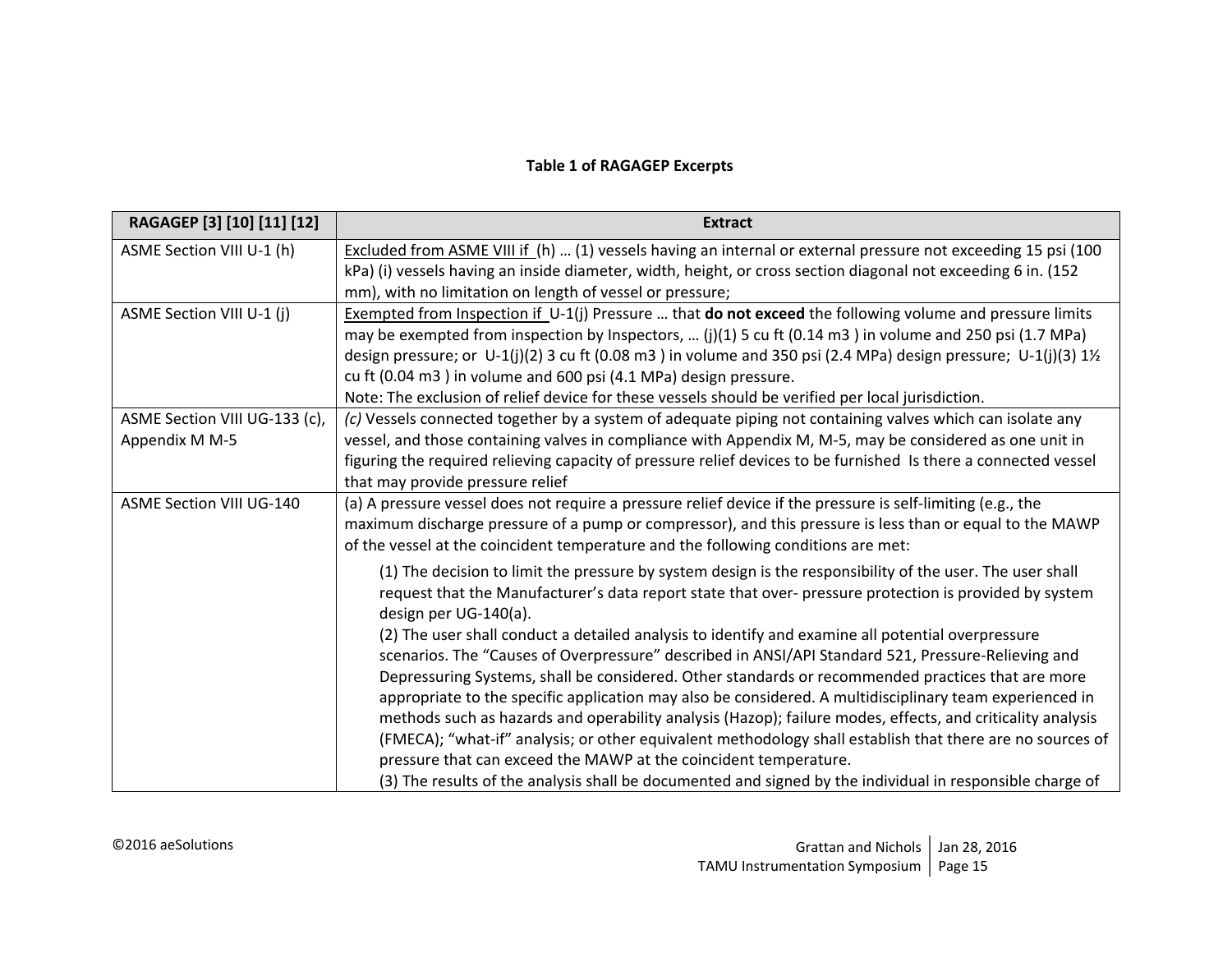| RAGAGEP [3] [10] [11] [12] | <b>Extract</b>                                                                                                                                                                                                                                                                                                                                                                                                                                                                                                                                                                                                                                                                                      |
|----------------------------|-----------------------------------------------------------------------------------------------------------------------------------------------------------------------------------------------------------------------------------------------------------------------------------------------------------------------------------------------------------------------------------------------------------------------------------------------------------------------------------------------------------------------------------------------------------------------------------------------------------------------------------------------------------------------------------------------------|
|                            | the management of the operation of the vessel. This documentation shall include as a minimum the<br>following:<br>a.                                                                                                                                                                                                                                                                                                                                                                                                                                                                                                                                                                                |
|                            | a. detailed process and instrument flow diagrams (P&IDs), showing all pertinent elements of the system<br>associated with the vessel<br>b. a description of all operating and upset scenarios, including scenarios involving fire and those that                                                                                                                                                                                                                                                                                                                                                                                                                                                    |
|                            | result from operator error, and equipment and/or instrumentation malfunctions<br>an analysis showing the maximum coincident pressure and temperature that can result from each of<br>c.                                                                                                                                                                                                                                                                                                                                                                                                                                                                                                             |
|                            | the scenarios listed in item UG-140(a)(3)(b) above does not exceed the MAWP at that temperature<br>(b) If the pressure is not self-limiting, a pressure vessel may be protected from overpressure by system design<br>or by a combination of overpressure by system design and pressure relief devices, if the following conditions<br>are met. The rules below are NOT intended to allow for normal operation above the MAWP at the coincident<br>temperature.                                                                                                                                                                                                                                     |
|                            | (1) The vessel is not exclusively in air, water, or steam service unless these services are critical to<br>preventing the release of fluids that may result in safety or environmental concerns.                                                                                                                                                                                                                                                                                                                                                                                                                                                                                                    |
|                            | (2) The decision to limit the overpressure by system design is the responsibility of the user. The user shall<br>request that the Manufacturer's data report state that over- pressure protection is provided by system<br>design per UG-140(b) if no pressure relief device is to be installed. If no pressure relief device is to be<br>installed, acceptance of the jurisdiction may be required.                                                                                                                                                                                                                                                                                                |
|                            | (3) The user shall conduct a detailed analysis to identify and examine all scenarios that could result in an<br>over- pressure condition and magnitude of the overpressure. The "Causes of Overpressure" as described<br>in ANSI/API Standard 521, Pressure-Relieving and Depressuring Systems, shall be considered. Other<br>standards or recommended practices that are more appropriate to the specific application may also be<br>considered. A multidisciplinary team experienced in methods such as hazards and operability analysis<br>(Hazop); failure modes, effects, and criticality analysis (FMECA); "what-if" analysis; or other equivalent<br>methodology shall conduct the analysis. |
|                            | (4) The overpressure scenario shall be readily apparent so that operators or protective instrumentation<br>will take corrective action to prevent operation above the MAWP at the coincident temperature.                                                                                                                                                                                                                                                                                                                                                                                                                                                                                           |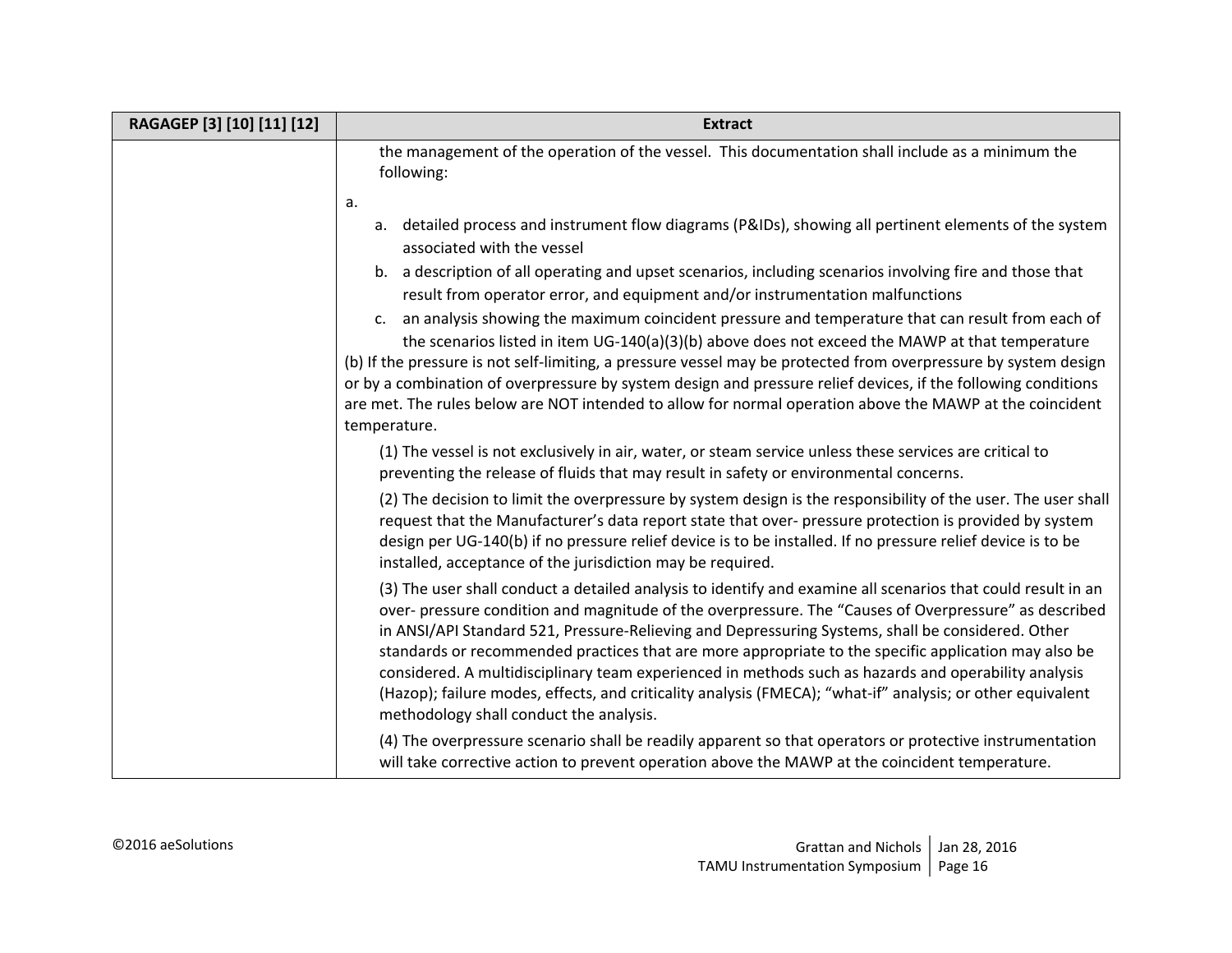| RAGAGEP [3] [10] [11] [12]                                            | <b>Extract</b>                                                                                                                                                                                                                                                                                                                                                                                                                                                                                                                                 |
|-----------------------------------------------------------------------|------------------------------------------------------------------------------------------------------------------------------------------------------------------------------------------------------------------------------------------------------------------------------------------------------------------------------------------------------------------------------------------------------------------------------------------------------------------------------------------------------------------------------------------------|
|                                                                       | (5) There shall be no credible overpressure scenario in which the pressure exceeds 116% of the MAWP<br>times the ratio of the allowable stress value at the temperature of the overpressure scenario to the<br>allowable stress value at the design temperature. The overpressure limit shall not exceed the test<br>pressure. Credible events or scenario analysis as described in WRC Bulletin 498 "Guidance on the<br>Application of Code Case 2211 - Overpressure Protection by Systems Design" shall be considered.                       |
|                                                                       | (6) The results of the analysis shall be documented and signed by the individual in responsible charge of<br>the management of the operation of the vessel. This documentation shall include as a minimum the<br>following:                                                                                                                                                                                                                                                                                                                    |
|                                                                       | (a) detailed process and instrument flow diagrams (P&IDs), showing all pertinent elements of the<br>system associated with the vessel                                                                                                                                                                                                                                                                                                                                                                                                          |
|                                                                       | (b) a description of all operating and upset scenarios, including those involving fire and those that<br>result from operator error, and equipment and/or instrumentation malfunctions                                                                                                                                                                                                                                                                                                                                                         |
|                                                                       | (c) a detailed description of any safety critical instrumentation used to limit the system pressure,<br>including the identification of all truly independent redundancies and a reliability evaluation<br>(qualitative or quantitative) of the overall safety system                                                                                                                                                                                                                                                                          |
|                                                                       | (d) an analysis showing the maximum pressure that can result from each of the scenarios                                                                                                                                                                                                                                                                                                                                                                                                                                                        |
| <b>ASME Section VIII UG-135</b><br>$(d)(1)$ , $(d)(2)$ and Appendix M | There shall be no intervening stop valves between vessel and its pressure relief device or devices, or between the<br>pressure relief device or devices and the point it discharge, except: (1) when these stop valves are so constructed or<br>positively controlled that the closing of the maximum number of block valves possible at one time will not<br>reduce the pressure relieving capacity provided by the unaffected pressure relief devicesbelowtherequired relieving<br>capacity or (2) under conditions set forth in Appendix M. |
| ASME Section VIII UG-135 (b)<br>(1)                                   | (b)(1) The opening through all pipe, fittings, and non-reclosing pressure relief devices (if installed) between a<br>pressure vessel and its pressure relief valve shall have at least the area of the pressure relief valve inlet. The<br>characteristics of this upstream system shall be such that the pressure drop will not reduce the relieving                                                                                                                                                                                          |
|                                                                       | capacity below that required or adversely affect the proper operation of the pressure relief valve.                                                                                                                                                                                                                                                                                                                                                                                                                                            |
| ASME Section VIII UG135 (a)                                           | (a)Pressure relief devices intended for relief of compressible fluids shall be connected to the vessel in the                                                                                                                                                                                                                                                                                                                                                                                                                                  |
|                                                                       | vapor space above any contained liquid or to piping connected to the vapor space in the vessel which is to be                                                                                                                                                                                                                                                                                                                                                                                                                                  |
|                                                                       | protected. Pressure relief devices intended for relief of liquids shall be connected below the liquid level<br>Alternative connection locations are permitted, depending on the potential vessel overpressure scenarios and                                                                                                                                                                                                                                                                                                                    |
|                                                                       | the type of relief device selected, provided the requirements of UG-125(a)(2) and UG-125(c) are met.                                                                                                                                                                                                                                                                                                                                                                                                                                           |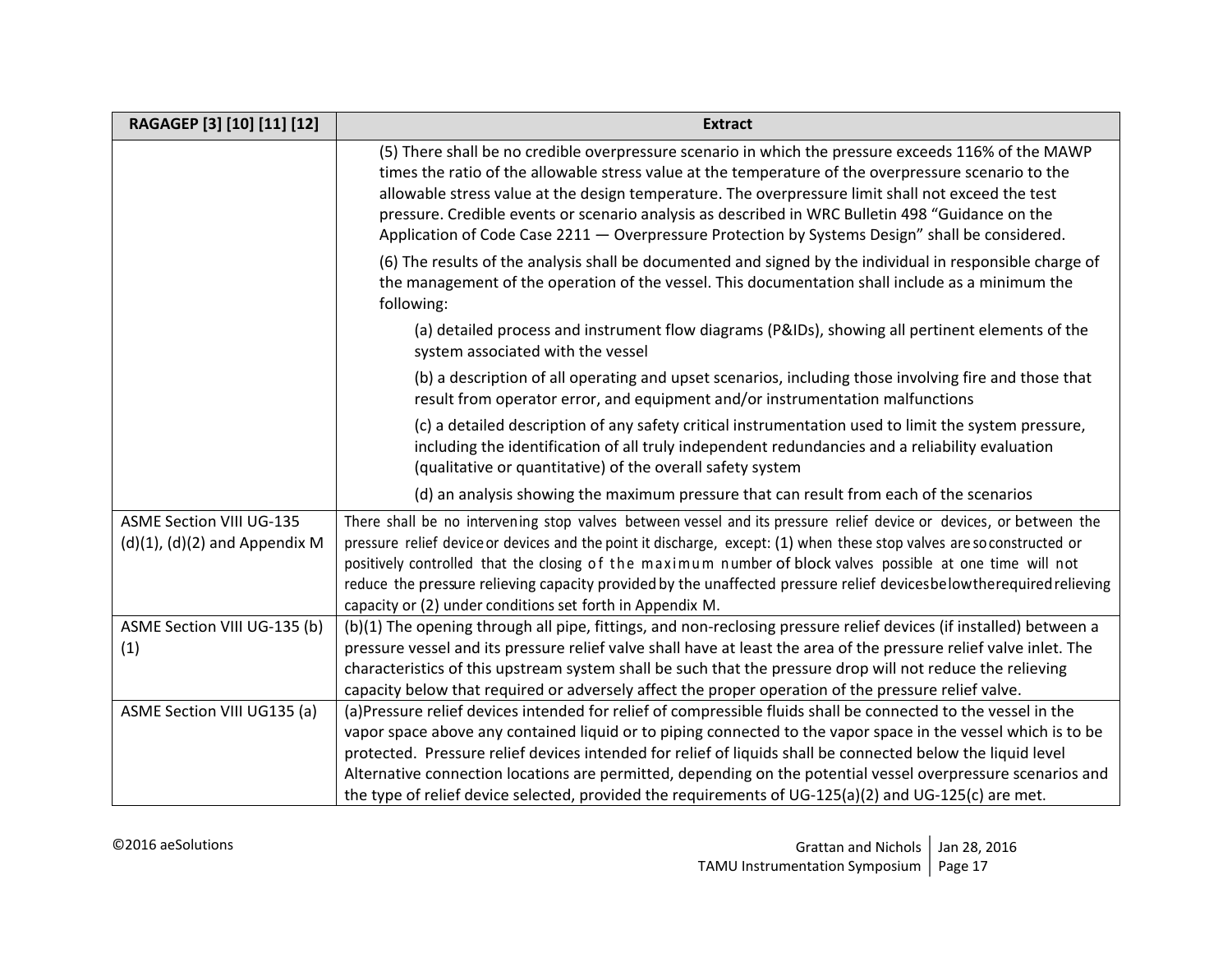| RAGAGEP [3] [10] [11] [12]    | <b>Extract</b>                                                                                                                 |
|-------------------------------|--------------------------------------------------------------------------------------------------------------------------------|
| ASME Section VIII UG-127 (b)  | (4) the space between a rupture disk device and a pressure relief valve shall be provided with a pressure gage, a              |
| (4)                           | try cock, free vent, or suitable telltale indicator. This arrangement permits detectionof disk rupture or leakage.             |
| API 521 6.3                   | 6.3 Atmospheric discharge  The decision to discharge hydrocarbons or other flammable or hazardous                              |
|                               | vapors to the atmosphere requires careful attention to ensure that disposal can be accomplished without                        |
|                               | creating a potential hazard or causing other problems, such as the formation of flammable mixtures at grade                    |
|                               | level or on elevated structures, exposure of personnel to toxic vapors or corrosive chemicals, ignition of relief              |
|                               | streams at the point of emission, excessive noise levels and air pollution                                                     |
| ASME Section VIII UG-135 (f)  | (f) Discharge lines from pressure relief devices shall be designed to facilitate shall be fitted with drains                   |
|                               | to prevent liquid form lodging on the discharge of the pressure relief device and such lines shall lead                        |
|                               | to a safe place of discharge.                                                                                                  |
| 29 CFR 1910.106(b)(4)(ii)     | "Vents." Vents for tanks inside of buildings shall be as provided in subparagraphs (2) (iv), (v), (vi)(b), and (3)(iv)         |
|                               | of this paragraph, except that emergency venting by the use of weak roof seams on tanks shall not be                           |
|                               | permitted. Vents shall discharge vapors outside the buildings.                                                                 |
| NFPA 30 2.3.4.6.1             | 2.3.4.6.1 Vents for tanks inside tank buildings shall be designed to ensure that vapors are                                    |
|                               | not released inside the building.                                                                                              |
| ASME Section VIII UG-133 (d)  | (d) Heat exchangers and similar vessels shall be protected with a pressure relief device of sufficient capacity to             |
|                               | avoid overpressure in case of an internal failure.                                                                             |
| ASME Section VIII U-1 (h)     | Excluded from ASME VIII if (h)  (1) vessels having an internal or external pressure not exceeding 15 psi (100                  |
|                               | kPa) (i) vessels having an inside diameter, width, height, or cross section diagonal not exceeding 6 in. (152                  |
|                               | mm), with no limitation on length of vessel or pressure;                                                                       |
| ASME Section VIII U-1 (j)     | Exempted from Inspection if $U-1(j)$ Pressure  that <b>do not exceed</b> the following volume and pressure limits              |
|                               | may be exempted from inspection by Inspectors, $(j)(1)$ 5 cu ft $(0.14 \text{ m}^3)$ in volume and 250 psi $(1.7 \text{ MPa})$ |
|                               | design pressure; or U-1(j)(2) 3 cu ft (0.08 m3) in volume and 350 psi (2.4 MPa) design pressure; U-1(j)(3) 11/2                |
|                               | cu ft (0.04 m3) in volume and 600 psi (4.1 MPa) design pressure.                                                               |
|                               | Note: The exclusion of relief device for these vessels should be verified per local jurisdiction.                              |
| ASME Section VIII UG-133 (c), | $(c)$ Vessels connected together by a system of adequate piping not containing valves which can isolate any                    |
| Appendix M M-5                | vessel, and those containing valves in compliance with Appendix M, M-5, may be considered as one unit in                       |
|                               | figuring the required relieving capacity of pressure relief devices to be furnished Is there a connected vessel                |
|                               | that may provide pressure relief                                                                                               |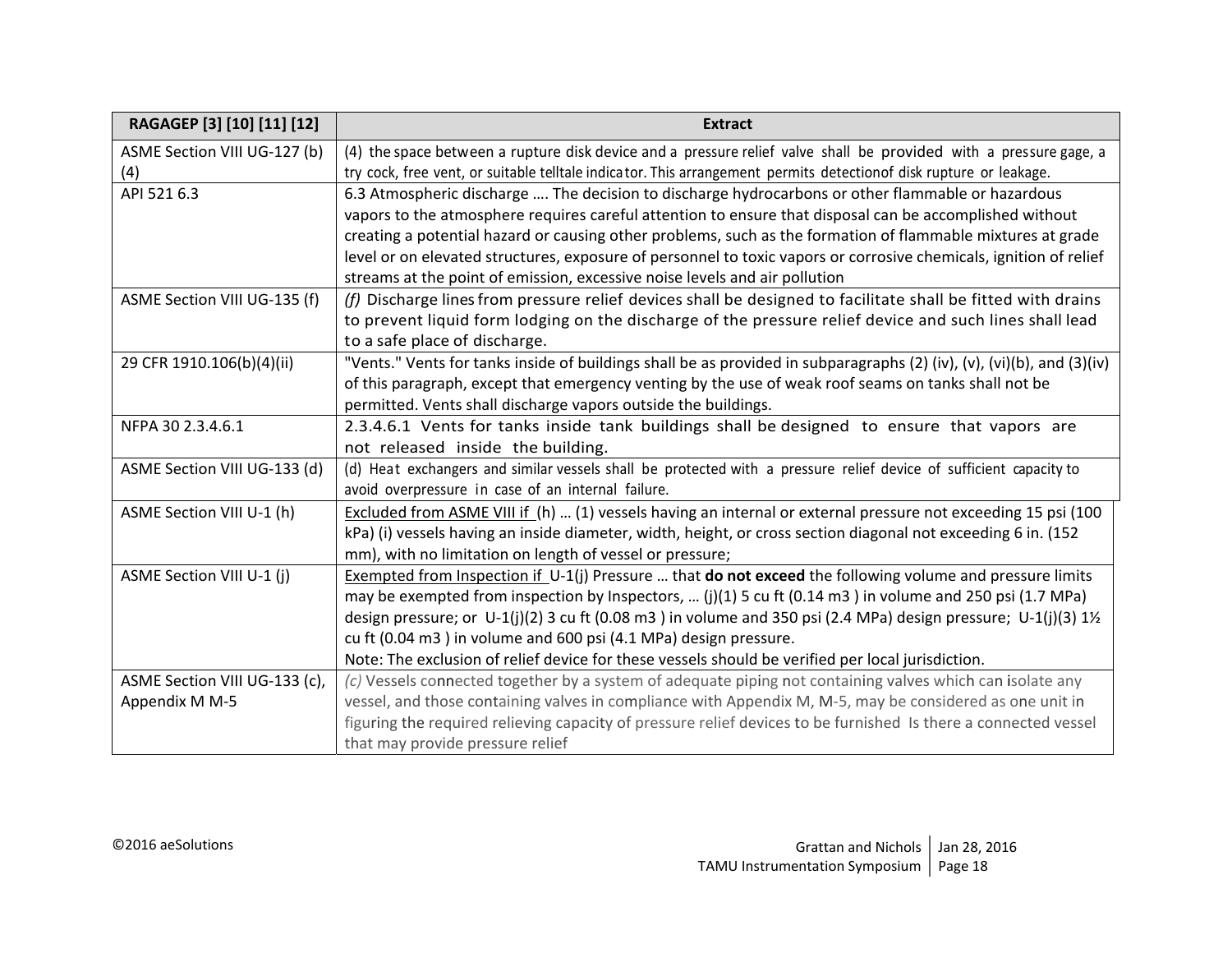| <b>ASME Section VIII UG-140</b> | (a) A pressure vessel does not require a pressure relief device if the pressure is self-limiting (e.g., the<br>maximum discharge pressure of a pump or compressor), and this pressure is less than or equal to the MAWP                                                                                                                                                                                                                                                                                                                                                                                                                                                                                                                                                                                                                                                                                                                               |
|---------------------------------|-------------------------------------------------------------------------------------------------------------------------------------------------------------------------------------------------------------------------------------------------------------------------------------------------------------------------------------------------------------------------------------------------------------------------------------------------------------------------------------------------------------------------------------------------------------------------------------------------------------------------------------------------------------------------------------------------------------------------------------------------------------------------------------------------------------------------------------------------------------------------------------------------------------------------------------------------------|
|                                 | of the vessel at the coincident temperature and the following conditions are met:<br>(1) The decision to limit the pressure by system design is the responsibility of the user. The user shall<br>request that the Manufacturer's data report state that over- pressure protection is provided by system<br>design per UG-140(a).                                                                                                                                                                                                                                                                                                                                                                                                                                                                                                                                                                                                                     |
|                                 | (2) The user shall conduct a detailed analysis to identify and examine all potential overpressure<br>scenarios. The "Causes of Overpressure" described in ANSI/API Standard 521, Pressure-Relieving and<br>Depressuring Systems, shall be considered. Other standards or recommended practices that are more<br>appropriate to the specific application may also be considered. A multidisciplinary team experienced in<br>methods such as hazards and operability analysis (Hazop); failure modes, effects, and criticality analysis<br>(FMECA); "what-if" analysis; or other equivalent methodology shall establish that there are no sources<br>of pressure that can exceed the MAWP at the coincident temperature.<br>(3) The results of the analysis shall be documented and signed by the individual in responsible charge of<br>the management of the operation of the vessel. This documentation shall include as a minimum the<br>following: |
|                                 | b.<br>a. detailed process and instrument flow diagrams (P&IDs), showing all pertinent elements of the                                                                                                                                                                                                                                                                                                                                                                                                                                                                                                                                                                                                                                                                                                                                                                                                                                                 |
|                                 | system associated with the vessel                                                                                                                                                                                                                                                                                                                                                                                                                                                                                                                                                                                                                                                                                                                                                                                                                                                                                                                     |
|                                 | b. a description of all operating and upset scenarios, including scenarios involving fire and those that<br>result from operator error, and equipment and/or instrumentation malfunctions                                                                                                                                                                                                                                                                                                                                                                                                                                                                                                                                                                                                                                                                                                                                                             |
|                                 | c. an analysis showing the maximum coincident pressure and temperature that can result from each of<br>the scenarios listed in item UG-140(a)(3)(b) above does not exceed the MAWP at that temperature<br>(b) If the pressure is not self-limiting, a pressure vessel may be protected from overpressure by system<br>design or by a combination of overpressure by system design and pressure relief devices, if the following<br>conditions are met. The rules below are NOT intended to allow for normal operation above the MAWP at the<br>coincident temperature.                                                                                                                                                                                                                                                                                                                                                                                |
|                                 | (1) The vessel is not exclusively in air, water, or steam service unless these services are critical to<br>preventing the release of fluids that may result in safety or environmental concerns.                                                                                                                                                                                                                                                                                                                                                                                                                                                                                                                                                                                                                                                                                                                                                      |
|                                 | (2) The decision to limit the overpressure by system design is the responsibility of the user. The user<br>shall request that the Manufacturer's data report state that over- pressure protection is provided by                                                                                                                                                                                                                                                                                                                                                                                                                                                                                                                                                                                                                                                                                                                                      |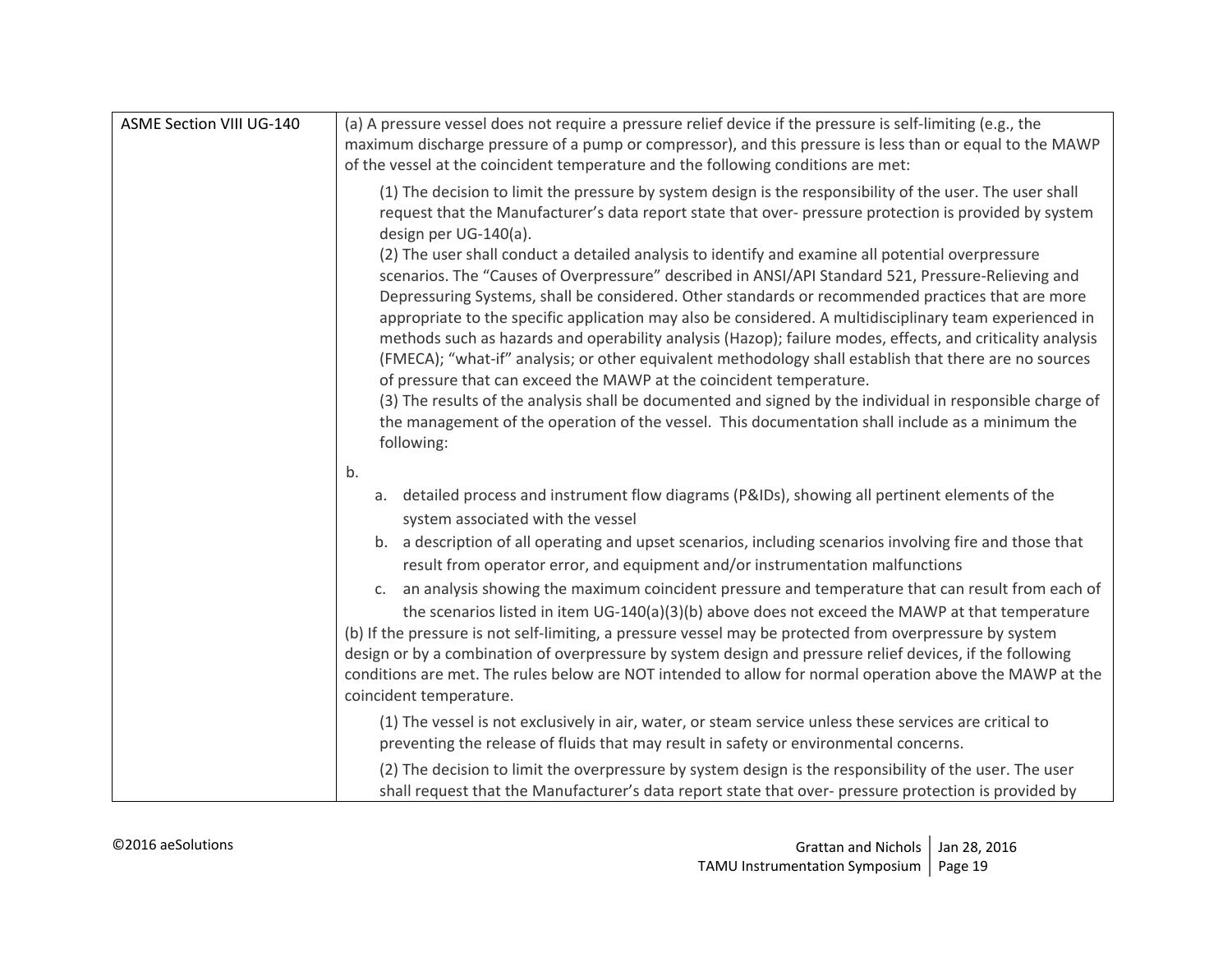|                                                                       | system design per UG-140(b) if no pressure relief device is to be installed. If no pressure relief device is<br>to be installed, acceptance of the jurisdiction may be required.                                                                                                                                                                                                                                                                                                                                                                                                                                                                                                                    |
|-----------------------------------------------------------------------|-----------------------------------------------------------------------------------------------------------------------------------------------------------------------------------------------------------------------------------------------------------------------------------------------------------------------------------------------------------------------------------------------------------------------------------------------------------------------------------------------------------------------------------------------------------------------------------------------------------------------------------------------------------------------------------------------------|
|                                                                       | (3) The user shall conduct a detailed analysis to identify and examine all scenarios that could result in an<br>over- pressure condition and magnitude of the overpressure. The "Causes of Overpressure" as<br>described in ANSI/API Standard 521, Pressure-Relieving and Depressuring Systems, shall be considered.<br>Other standards or recommended practices that are more appropriate to the specific application may<br>also be considered. A multidisciplinary team experienced in methods such as hazards and operability<br>analysis (Hazop); failure modes, effects, and criticality analysis (FMECA); "what-if" analysis; or other<br>equivalent methodology shall conduct the analysis. |
|                                                                       | (4) The overpressure scenario shall be readily apparent so that operators or protective instrumentation<br>will take corrective action to prevent operation above the MAWP at the coincident temperature.                                                                                                                                                                                                                                                                                                                                                                                                                                                                                           |
|                                                                       | (5) There shall be no credible overpressure scenario in which the pressure exceeds 116% of the MAWP<br>times the ratio of the allowable stress value at the temperature of the overpressure scenario to the<br>allowable stress value at the design temperature. The overpressure limit shall not exceed the test<br>pressure. Credible events or scenario analysis as described in WRC Bulletin 498 "Guidance on the<br>Application of Code Case 2211 - Overpressure Protection by Systems Design" shall be considered.                                                                                                                                                                            |
|                                                                       | (6) The results of the analysis shall be documented and signed by the individual in responsible charge of<br>the management of the operation of the vessel. This documentation shall include as a minimum the<br>following:                                                                                                                                                                                                                                                                                                                                                                                                                                                                         |
|                                                                       | (a) detailed process and instrument flow diagrams (P&IDs), showing all pertinent elements of the<br>system associated with the vessel                                                                                                                                                                                                                                                                                                                                                                                                                                                                                                                                                               |
|                                                                       | (b) a description of all operating and upset scenarios, including those involving fire and those that<br>result from operator error, and equipment and/or instrumentation malfunctions                                                                                                                                                                                                                                                                                                                                                                                                                                                                                                              |
|                                                                       | (c) a detailed description of any safety critical instrumentation used to limit the system pressure,<br>including the identification of all truly independent redundancies and a reliability evaluation<br>(qualitative or quantitative) of the overall safety system                                                                                                                                                                                                                                                                                                                                                                                                                               |
|                                                                       | (d) an analysis showing the maximum pressure that can result from each of the scenarios                                                                                                                                                                                                                                                                                                                                                                                                                                                                                                                                                                                                             |
| <b>ASME Section VIII UG-135</b><br>$(d)(1)$ , $(d)(2)$ and Appendix M | There shall be no intervening stop valves between vessel and its pressure relief device or devices, or between the<br>pressure relief device or devices and the point it discharge, except: (1) when these stop valves are so constructed or<br>positively controlled that the closing of the maximum number of block valves possible at one time will not                                                                                                                                                                                                                                                                                                                                          |